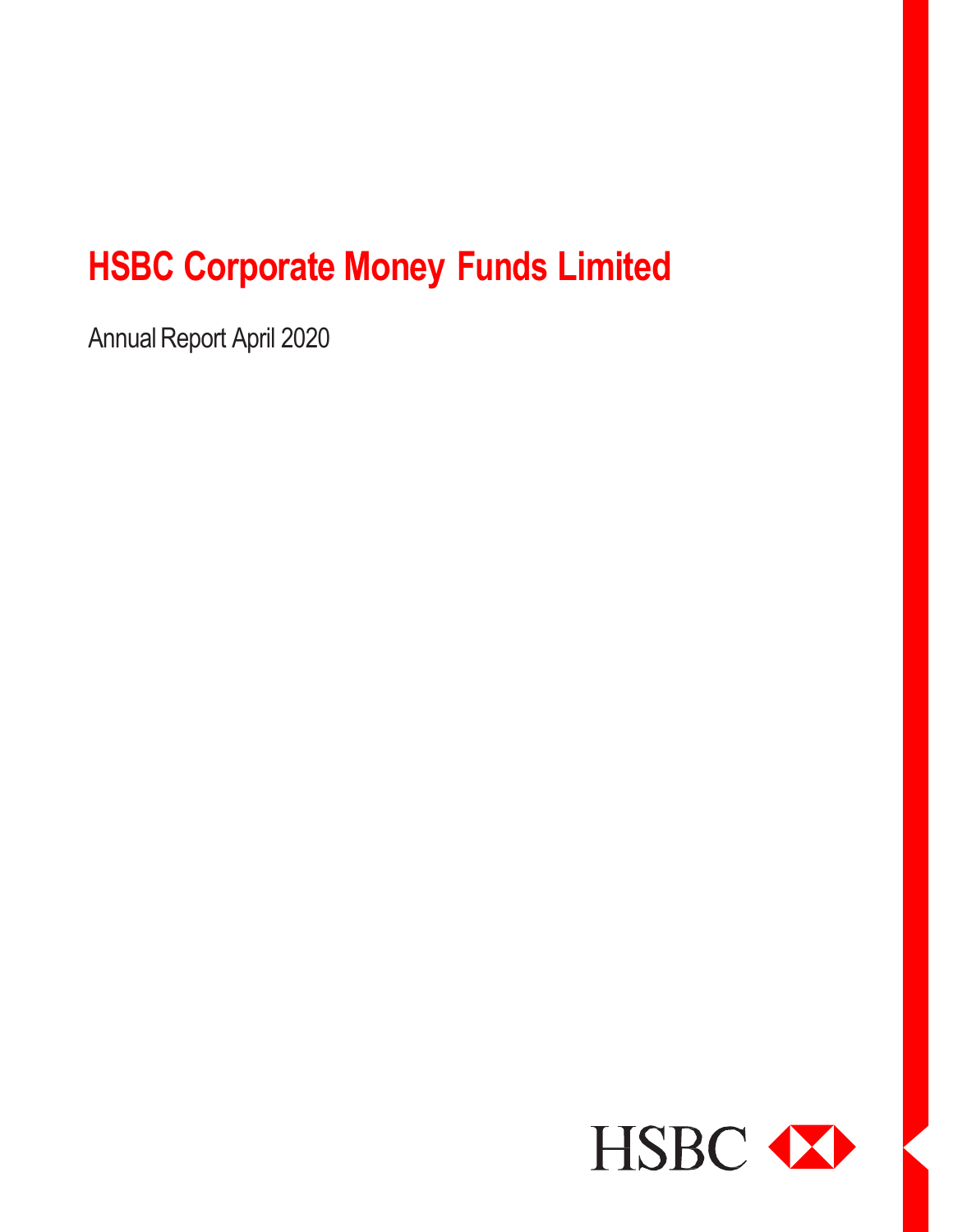### **Contents**

| Canadian Dollar Fund<br>Manager's Report                                                                                                                        | 2                   |
|-----------------------------------------------------------------------------------------------------------------------------------------------------------------|---------------------|
| <b>Sterling Fund</b><br>Manager's Report                                                                                                                        | 3                   |
| <b>US Dollar Fund</b><br>Manager's Report                                                                                                                       | 5                   |
| <b>US Treasury Fund</b><br>Manager's Report                                                                                                                     | 6                   |
| Independent Auditor's Report                                                                                                                                    | 7                   |
| <b>Statements</b><br>Statements of Assets and Liabilities<br><b>Statements of Net Assets</b><br>Statements of Operations<br>Statements of Changes in Net Assets | 8<br>10<br>12<br>13 |
| Notes to the Financial Statements                                                                                                                               | 15                  |
| Management and Administration                                                                                                                                   | 30                  |

*The accompanying report of KPMG Audit Limited ("KPMG") is for the sole and exclusive use of the Company. No person, other than the Company, is authorized to rely upon the report of KPMG unless KPMG expressly so authorizes. Further, the report of KPMG is as of September 24, 2020 and KPMG has carried out no procedures of any nature subsequent to that date which in any way extends that date.*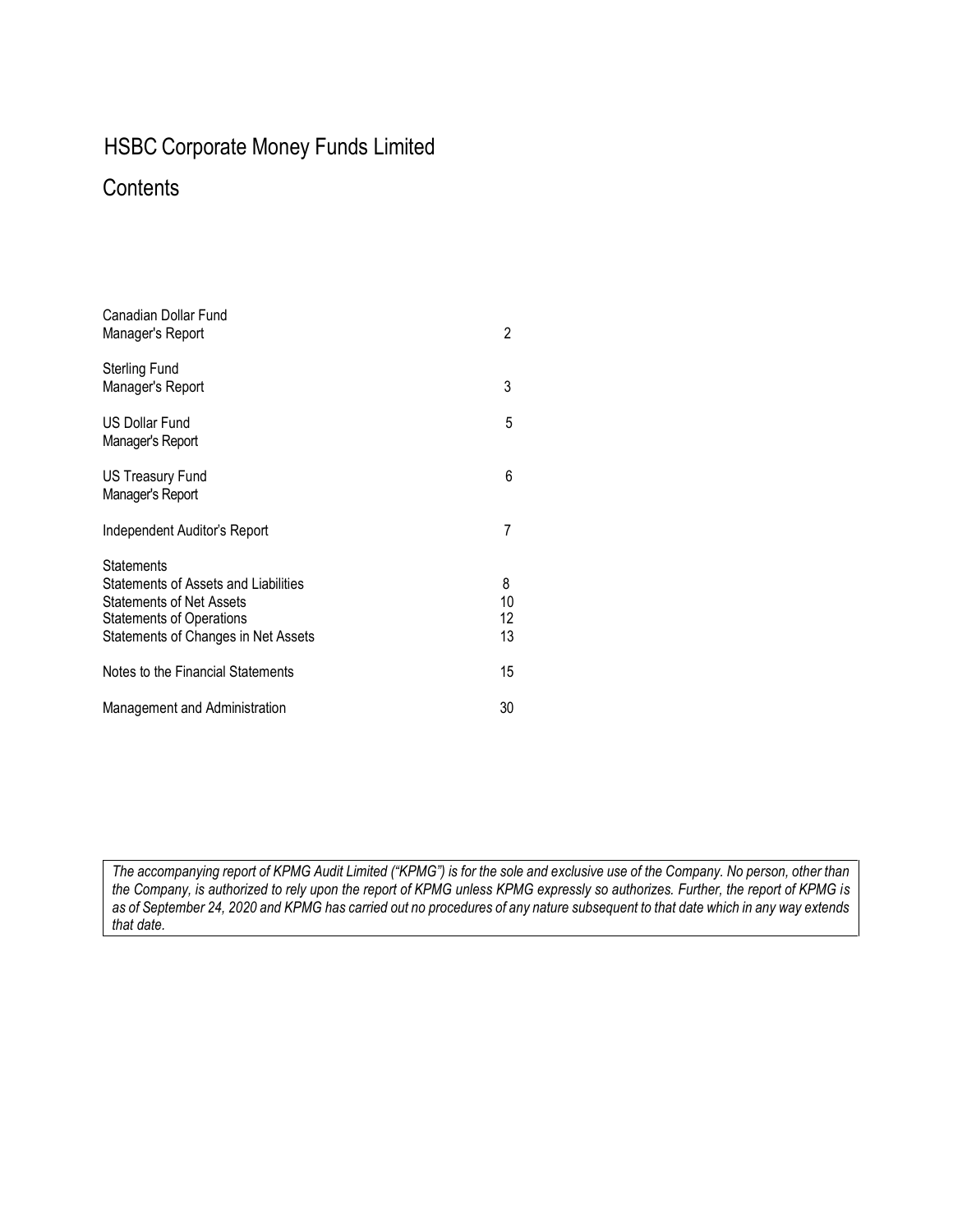## Manager's Report

for the year ended April 30, 2020

### **Canadian Dollar Fund**

#### **Market review**

The yield on the 10-year Canadian bond fell substantially over the period, in line with other global bond markets. It fell from approximately 1.7% to just below 0.7% over the period, providing strong returns to fixed income investors, with much of the decline in yields occurring from January onwards, as the Coronavirus spread across the world. Prior to that, other factors, such as slowing global growth rates and the trade dispute between China and the US, had seen yields slip.

Having kept interest rates steady throughout 2019, the Bank of Canada cut rates by 50bps three times in March, taking them to 0.25% and matching the Fed's cumulative 150bps of emergency easing. The Canadian government also announced a C\$52 billion fiscal stimulus package to help protect the economy.

GDP growth was just 0.1% in the final quarter of 2019, compared with 0.3% in the previous period, while annual growth for 2019 slowed to 1.6%. Fears are growing that GDP will fall substantially during the first half of the year, owing to the spread of the Coronavirus ("COVID-19"). Headline inflation fell to an annual rate of 0.9% in March, from 2.2% in February, marking the lowest rate of inflation for nearly five years.

Canadian Prime Minister Justin Trudeau's Liberal Party won last October's general election but failed to win a majority. This was after he was rocked by a string of controversies. The US-Mexico-Canada Agreement, which succeeded the North American Free Trade Agreement, boosted markets and served to reduce some economic uncertainty.

In August 2019, the Canadian bond market experienced its most extreme inversion in yields between long-term and short-term bonds since 2000. This, unsettled investors who were mindful that yield inversion has historically presaged an economic recession.

#### **Portfolio review**

At the beginning of the period in May 2019, the Bank of Canada left its policy rate unchanged at 1.75%, in line with consensus expectations. The Governing Council noted that future policy deliberations would be "especially attentive" to household spending, oil markets and the global trade environment. As we moved further into the second quarter, the sub-fund's portfolio was positioned away from its previous shorter stance to a more neutral bias. The sub-fund targeted a maturity range of at least 60 - 90 days, in order to lengthen the sub-fund's weighted average maturity (WAM), which the sub-fund aimed to move to approximately 45 days. The sub-fund also began to add a more select group of floating rate securities which performed well despite a decreasing rate environment.

In September, the Bank of Canada left its policy rate unchanged at 1.75% again, as expected. The escalation of the trade war was the primary cause for concern, with markets anticipating a rate cut at the next meeting towards the end of October. Due to a higher client concentration than expected, the subfund kept an oversized percentage of fund assets in overnight time deposits. The portfolio continued targeting a range of 60 - 90 days average maturity, with approximately 35 - 45 day WAM.

Despite continued expectations of a rate cut, the Bank of Canada kept rates on hold at 1.75% in late January 2020. The central bank had an overall dovish tone due to slowing global growth, as COVID-19 was starting to become more of a concern. The sub-fund's assets under management steadied at the start of the year, settling at around CAD 100 million. The sub-fund was rolling trades mostly three months and under, and looked to lock in rates for a bit longer when they saw maturities rolling off.

In March 2020, we saw a rate cut of 50 bps. The Bank of Canada added liquidity to the system, which kept rates in the very front end of the lower band of 25 bps. Economic projections began showing sharp contraction in the first half of the year, with Canada shedding over 1 million jobs in March. Despite the macroeconomic environment, the Canadian Dollar Fund saw very little change in flow activity. The sub-fund maintained its usual high levels of liquidity and allocation to government securities. The sub-fund kept about 30% in overnight time deposits and another 25% in Canadian Treasury Bills.

#### **HSBC Global Asset Management(Bermuda) Limited September 2020**

This Manager's Report contains certain forward-looking statements with respect to the financial markets. These statements should not be *considered personal financial advice.*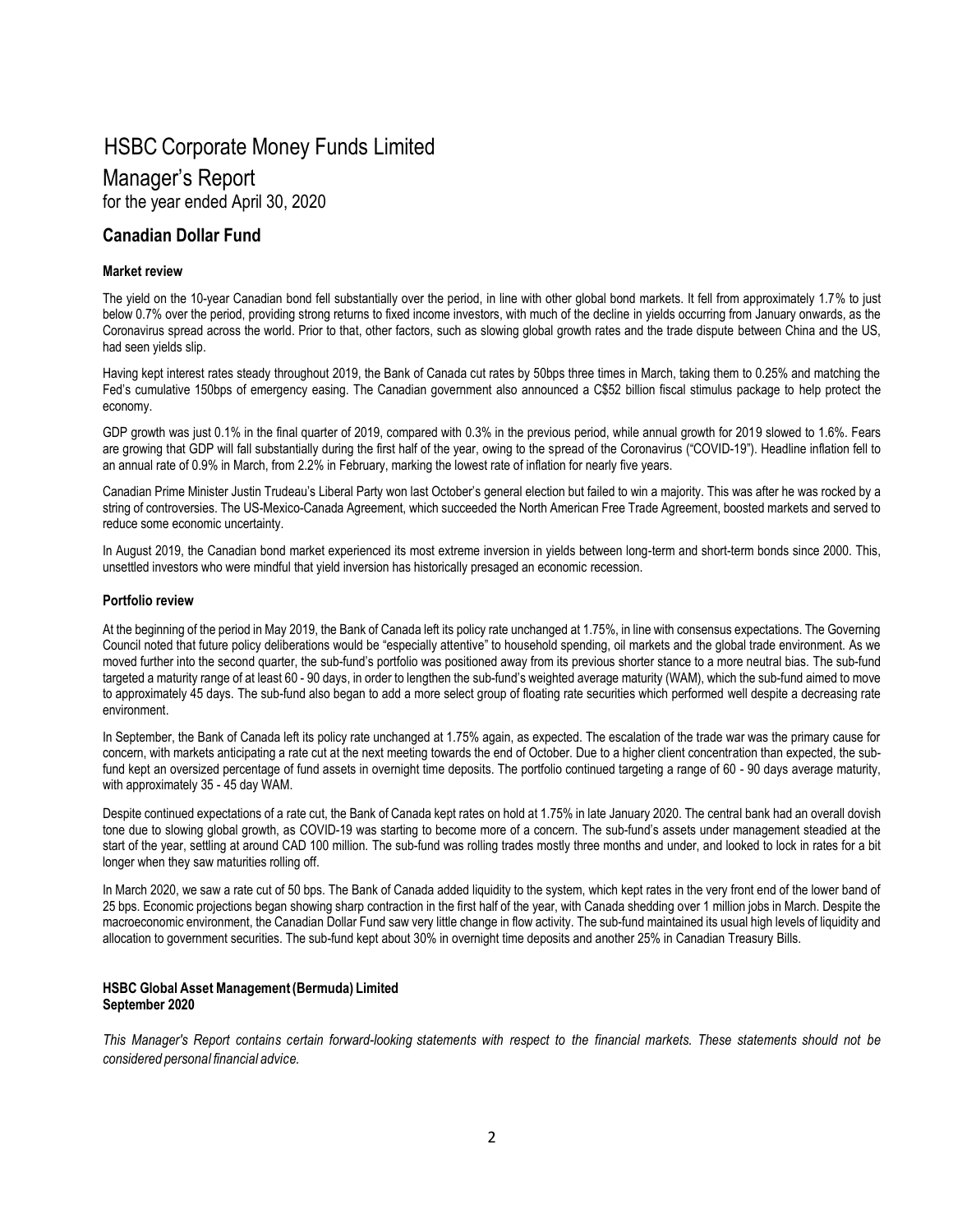### Manager's Report

for the year ended April 30, 2020

### **Sterling Fund**

#### **Market review**

Bond yields moved downwards over the period, with the yield on 10-year gilts dropping from just under 1.2% at the beginning of May 2019 to approximately 0.22% by the end of April 2020, having bottomed at around 0.1% in early March – a new all-time low. A mix of factors led to this steep fall in yields: uncertainty around Brexit, slowing economic growth, subdued inflation and the arrival of COVID-19 in early 2020.

For much of 2019, the key factor driving yields was Brexit, with fears of a resultant economic slowdown steadily eroding both business and consumer confidence. The lack of any satisfactory draft deal led to the departure of Theresa May as prime minister ("PM") in June and her replacement by Boris Johnson as leader of the Conservative Party. Johnson soon called a general election to resolve the parliamentary impasse. This resulted in the Conservative Party increasing its majority and a firm commitment by Johnson to exit the EU by 31 January 2020, a deadline that was duly met. Bond yields rose in the final months of 2019 as greater clarity around Brexit emerged.

For 2019, GDP rose a relatively meagre 1.4%. The Bank of England kept interest rates steady at 0.75% for much of the period, before cutting rates twice in quick succession in March to a new low of 0.1%, as the consequences of the global pandemic – the enforced lockdown and material negative impact on the economy – became clear. The central bank also extended its quantitative-easing program substantially.

The Chancellor of the Exchequer announced massive support measures to help support the economy from the effects of COVID-19. However, the damage to the economy began to become clear with the release of statistics late in the period, with the flash composite purchasing managers' index dropping to a new all-time low in April.

#### **Portfolio review**

The period under review has been a busy year for both the UK and Sterling markets. We saw Theresa May resign as PM with her successor, Boris Johnson, being announced in July. This was followed by a period of heightened political tensions which lead to the new PM deciding to prorogue Parliament and ultimately culminated in the decision to call a General Election which was held in December. The Conservative Party won the election, which meant Johnson was finally successful in getting the Withdrawal Agreement through Parliament in time for the UK to officially leave the EU on January 31, 2020.

Given the political and economic uncertainties seen during the period under review, the Bank of England's task has been a difficult one. They have had to navigate relatively robust economic data such as employment which has remained strong, albeit weakening slightly towards the end of the year. Inflationary pressures have also been largely benign. However, Brexit uncertainties considerably complicated the Bank's data modelling work. In the end, the Bank was led into a neutral line and used as its base scenario an orderly and negotiated exit. This meant that the Base Rate was left unchanged until March.

However, the COVID-19 pandemic has led to a radical reassessment of the situation and the MPC decided at 2 extraordinary MPC committee meetings to cut rates twice by a total of 65bps in March. The BoE also announced a series of additional measures, the most significant of which was an extra £200bn QE, which brought the APF program to a total of £645bn.

As in previous years, the investment manager has privileged both the preservation of capital and liquidity when making investment decisions. During the past year, the sub-fund has made extensive use of UK Treasury Bills for liquidity management purposes and have participated very actively in the weekly auction.

There has been little to no change in the proportion of the sub-fund invested in quality short term credit and this has remained roughly between 60% to 70% invested in CD and CP. Naturally, this figure decreased towards the latter part of the period under review as the investment team sought to increase the proportion of the sub-fund in very liquid holdings such as UK Treasury Bills, one week MMI, repo and term deposits.

Throughout the period under review, the sub-fund adopted a very cautious approach to our investment strategy and have been holding increased amounts of liquid assets, either as overnight deposits, reverse repo, UK Treasury Bills or in very short term one-week CD.

As in the previous reporting period, the sub-fund has continued to view both Sonia and Libor linked instruments as a useful tool for hedging against interest rate risk. The sub-fund also found that some of the better rated credits on its buy list tend to favor such instruments which gives it an opportunity to purchase quality credits that would be difficult to source otherwise. The percentage of the sub-fund invested in such instruments has varied depending on the rate context.

The sub-fund continues to use Asset Backed Commercial Paper ("ABCP") as a means to manage short dated holdings (from one week out to three month) as these products offer an attractive yield pick-up compared to banks in this space and they fill a maturity gap for the sub-fund.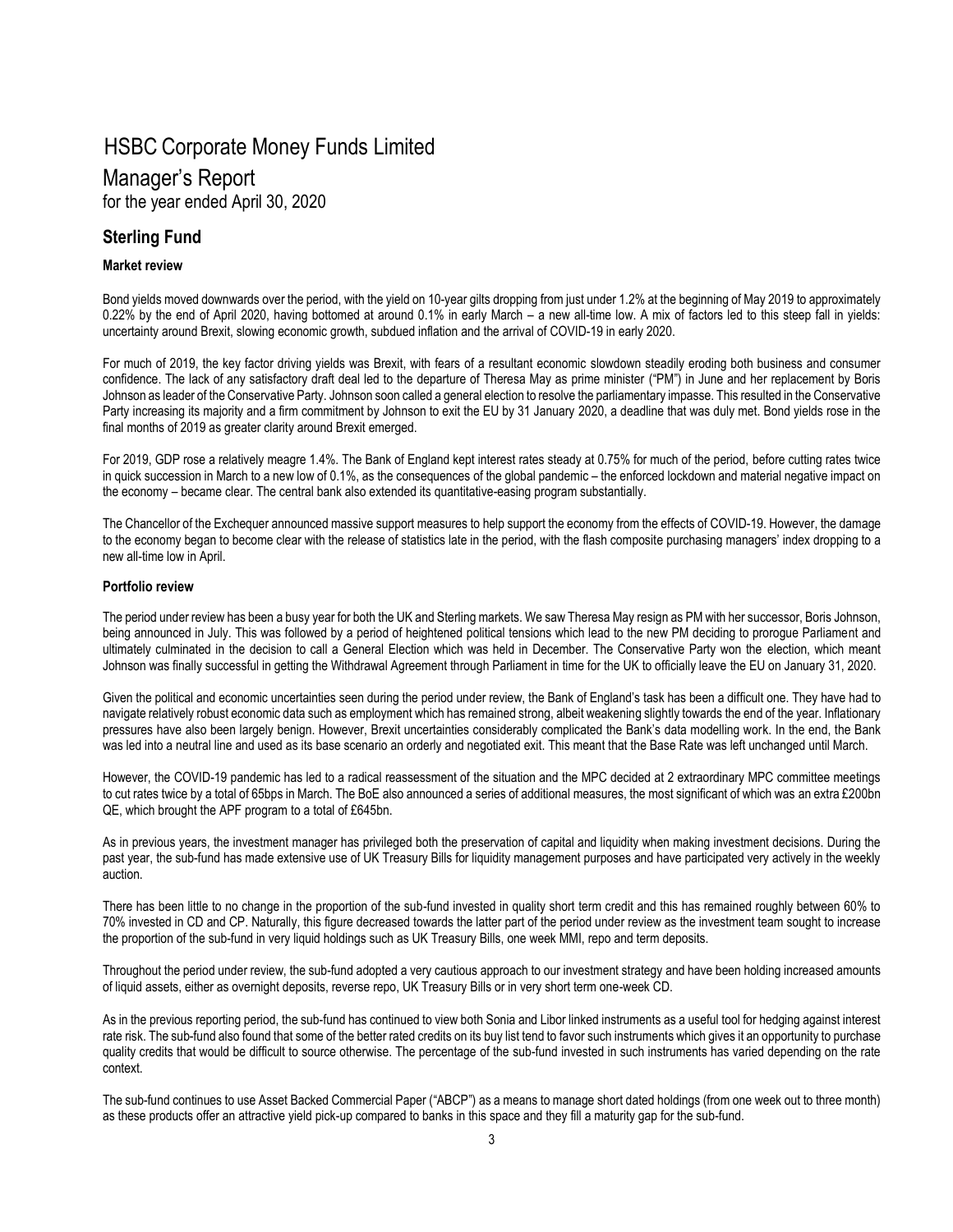### Manager's Report

for the year ended April 30, 2020

### **Sterling Fund**

#### **Market Outlook and Portfolio Strategy**

At the time of writing, we would expect the Bank of England to maintain the base rate at 0.10%. The MPC has always said that they believe that the advantages of negative interest rates are not suitable for the British economy. We see no reason for the Bank to have fundamentally altered its opinion. The consensus view in money markets is for the MPC to add additional stimulus in the months ahead by increasing the size of its Quantitative Easing program further. This would lead to a flattening of the yield curve.

The investment manager anticipates that Sterling money markets will continue to normalize in the near future and that the pace of stabilization will accelerate. This will see interest rates gradually decrease and we should see signs of stress continue to dissipate.

However, we will continue to concentrate on maintaining very high levels of liquidity on the sub-fund with a particular focus on monitoring our overnight, one week and one month liquidity buffers.

#### **HSBC Global Asset Management(Bermuda) Limited September 2020**

This Manager's Report contains certain forward-looking statements with respect to the financial markets. These statements should not be *considered personal financial advice.*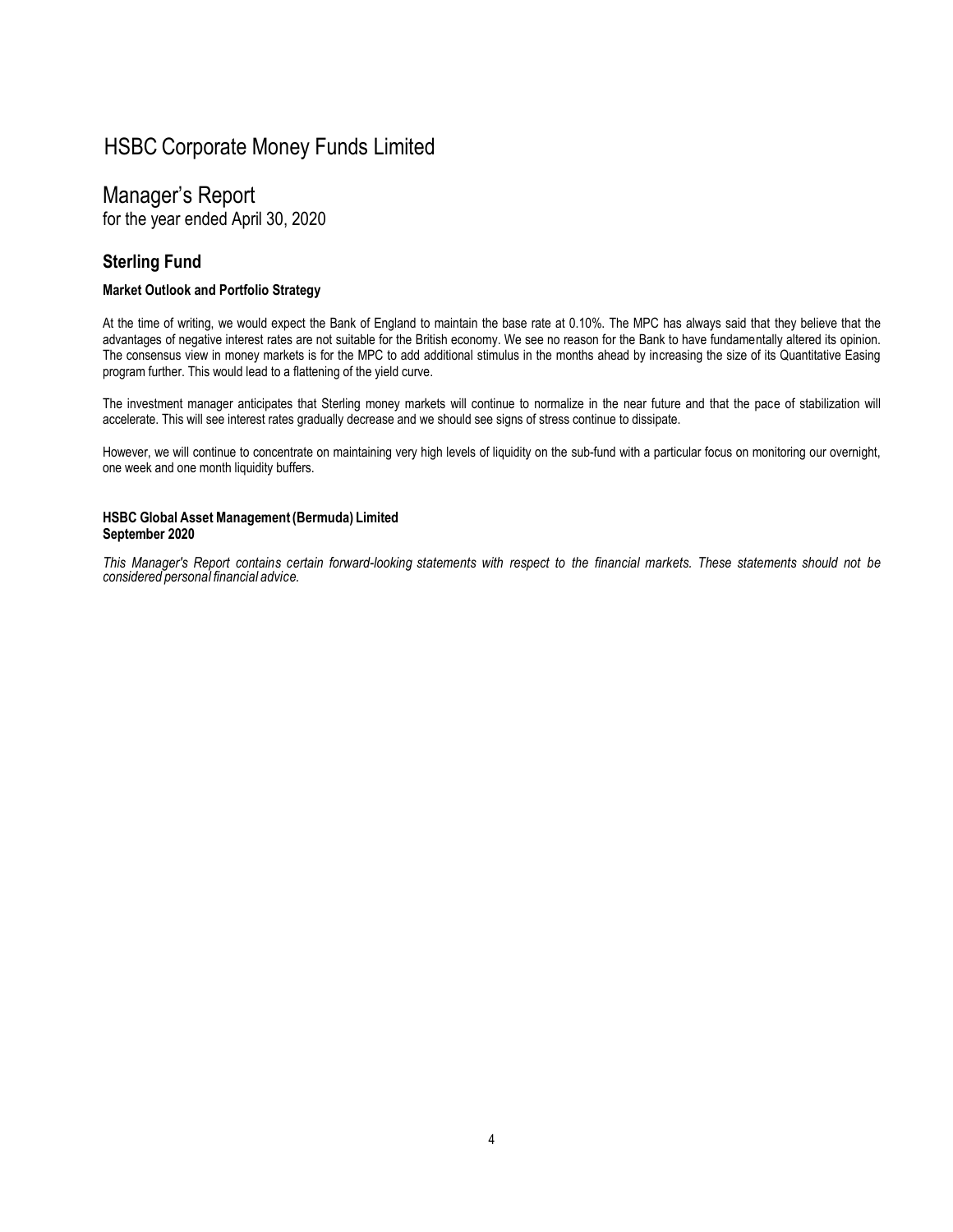### Manager's Report

for the year ended April 30, 2020

### **US Dollar Fund**

#### **Market review**

US Treasury yields sank markedly over the period as investors discounted slowing economic growth, trade tensions with China – and in the final few months of the period – the impact of COVID-19 on the global economy.

The US 10-year Treasury yield fell from around 2.5% to approximately 0.6% during the 12-month period, providing strong returns to fixed income investors. In early March, the yield hit just above 0.3% – a new all-time low – as the disastrous impact of the global pandemic on the economy became clearer.

The US Federal Reserve ("Fed") first cut interest rates in July last year as it recognized the emerging risks of economic slowdown across the globe. The Fed cut three times in 2019, before slashing interest rates by 150 basis points (bps) to a range of just 0–0.25% in March of this year, as the threat to the economy from COVID-19 emerged. The Fed also promised to use unlimited quantitative easing by buying more government and corporate bonds.

The government also provided support to the ailing economy with a massive relief package, worth over US\$2 trillion, approved by Congress in late March.

GDP growth slowed over 2019, falling from 3.1% annualized growth early in the year to 2.1% growth in the final two quarters of 2019. However, it remained relatively strong compared to other developed nations, supported by a robust labor market, with unemployment at the lowest level for 50 years. However, the first quarter of 2020 saw GDP growth drop by 4.8% – the worst showing since the final quarter of 2008, during the global financial crisis. Unemployment surged, with estimated job losses running at over 30 million since the lockdown occurred in mid-March. Inflation remained largely subdued over the period, with the rise in consumer prices falling to 1.5% annual growth in March.

The spread between 10-year and two-year government bonds inverted in the late summer of 2019, unsettling investors, as an inverted yield curve has often presaged a recession in the past. A recession is now all but guaranteed.

#### **Portfolio review**

At the start of the period in May 2019, calls for the Fed to begin lowering interest rates started to gain traction following a prolonged period of rate increases. The main drivers for a cut were the uncertainty surrounding the US trade war with China, inflation running steadily below the Fed's 2% objective, an inverted yield curve, and slightly weaker-than-expected economic data.

Due to the fact that we expected a rate cut over the next quarter, the sub-fund aimed to keep their Weighted Average Maturity (WAM) neutral to long, and ran a longer Weighted Average Life (WAL) given attractive spreads in all Floating Rate Notes (FRNs). The sub-fund locked in fixed rates in the 3-month to 6-month range. The sub-fund also added Secured Overnight Financing Rate (SOFR)-based FRNs when they saw value in the spread versus Libor-based FRNs.

Towards the end of summer 2019, economic data had been mixed following a 25 bps rate cut in July. 3-month and 6-month Treasury Bills increased in supply after the debt ceiling was lifted. Comments from the Fed became increasingly dovish, and two further 25 bps rate cuts occurred in September and October. The sub-fund maintained a heavy composition in FRNs at wide-enough spreads that even in a declining rate environment, these securities were expected to outperform fixed rate securities. Expectations of at least one more rate cut meant that the sub-fund kept their WAM neutral to long in the Prime fund.

At the start of 2020, domestic market conditions weakened, though were offset by an increase in net exports. US Treasuries pared their earlier gains amid emerging Coronavirus concerns. The World Health Organization (WHO) declared a public health emergency of international concern on January 30, 2020. At this time, the sub-fund's strategy remained the same, keeping a neutral position in the Prime fund and increasingly utilizing FRNs.

As March began, the Fed cut interest rates by 50 bps to a range of 1.00% - 1.25%. This was an unprecedented move as interest rates had not been cut by more than 25 bps since the 2008 financial crisis. The Fed then made another surprise rate cut mid-March by 100 bps, setting the target Fed funds range at 0.00% - 0.25%. The Fed continued to announce additional quantitative easing measures to support the ailing economy, including new facilities to purchase Commercial Paper and other securities. As a result, the sub-fund built higher liquidity levels by investing in shorted dated maturing assets, which is a more prudent strategy during times of economic stress.

#### **HSBC Global Asset Management(Bermuda) Limited September 2020**

*This Manager's Report contains certain forward-looking statements with respect to the financial markets. These statements should not be considered personal financial advice.*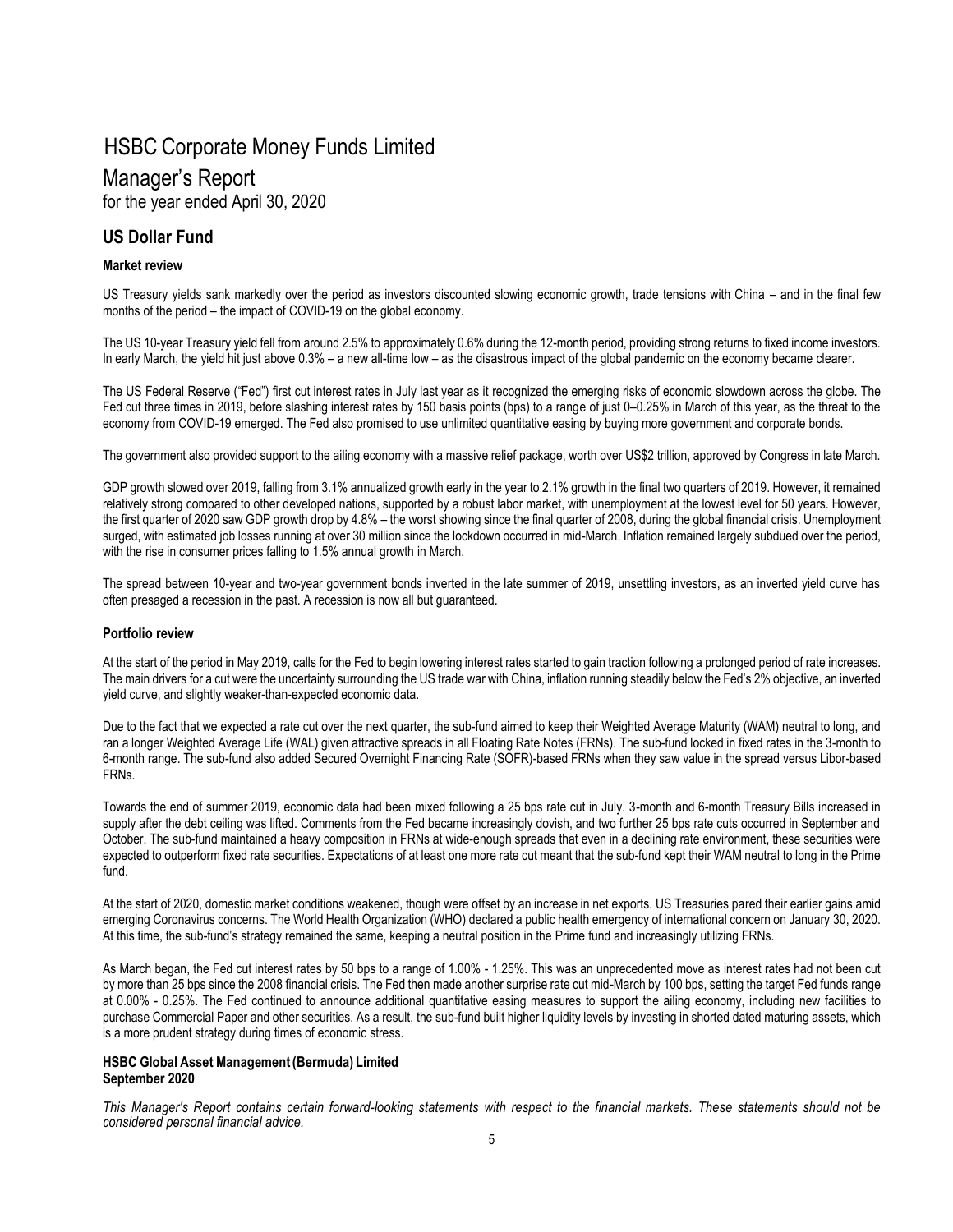### Manager's Report

for the year ended April 30, 2020

### **US Treasury Fund**

#### **Market review**

US Treasury yields sank markedly over the period as investors discounted slowing economic growth and the impact of Coronavirus on the global economy.

The US 10-year Treasury yield fell from around 1.7% to approximately 0.6% during the six-month period, providing strong returns to fixed income investors. In early March, the yield sank to just above 0.3% – a new all-time low – as the devastating impact of the pandemic on the economy became clearer.

The first two months of the period were a different story, as yields gently rose into year-end, owing to rising optimism around a trade settlement between China and the US, which duly occurred in January, when a 'phase one' agreement was signed between the two countries.

The US Federal Reserve (Fed) became more dovish over the period, initially concerned about slowing economic growth, and subsequently deeply worried by the impact of Coronavirus. The Fed slashed interest rates by 150 basis points (bps) to a range of just 0–0.25% in March as the threat to the economy from the global pandemic emerged. The Fed also promised to use unlimited quantitative easing by buying more government and corporate bonds.

The government also provided support to the ailing economy with a massive relief package, worth over US\$2 trillion, approved by Congress in late March.

GDP growth achieved annualized growth of 2.1% growth in the final quarter of 2019. Growth remained relatively strong compared to other developed nations, supported by a robust labor market, with unemployment at the lowest level for 50 years. However, the first quarter of 2020 saw GDP growth drop by 4.8% – the worst showing since the final quarter of 2008, during the global financial crisis. Unemployment surged, with estimated job losses running at over 30 million since the lockdown occurred in mid-March. Inflation remained largely subdued over the period, with the rise in consumer prices falling to 1.5% annual growth in March.

#### **Portfolio review**

At the start of the period in May 2019, calls for the Federal Reserve (Fed) to begin lowering interest rates started to gain traction following a prolonged period of rate increases. The main drivers for a cut were the uncertainty surrounding the US trade war with China, inflation running steadily below the Fed's 2% objective, an inverted yield curve, and slightly weaker-than-expected economic data.

Due to the fact that we expected a rate cut over the next quarter, the sub-fund aimed to keep Weighted Average Maturity (WAM) neutral to short in the Treasury fund, and ran a longer Weighted Average Life (WAL) due to attractive spreads in all Floating Rate Notes (FRNs).

Yields on US government money market securities fell substantially during the six-month period ended April 30, 2020. In response to the global economic shocks caused by the Coronavirus pandemic, the Federal Reserve (Fed) cut interest rates twice in March for a net decline of 150 basis points during the period. This decline in rates drove yields down sharply in the closing weeks of the period.

At this time, the sub-fund strategy remained the same, keeping a long position in the Treasury fund and increasingly utilizing FRNs. The subfund built higher liquidity levels by investing in shorted dated maturing assets, which is a more prudent strategy during times of economic stress.

#### **HSBC Global Asset Management(Bermuda) Limited September 2020**

This Manager's Report contains certain forward-looking statements with respect to the financial markets. These statements should *not be considered personal financial advice.*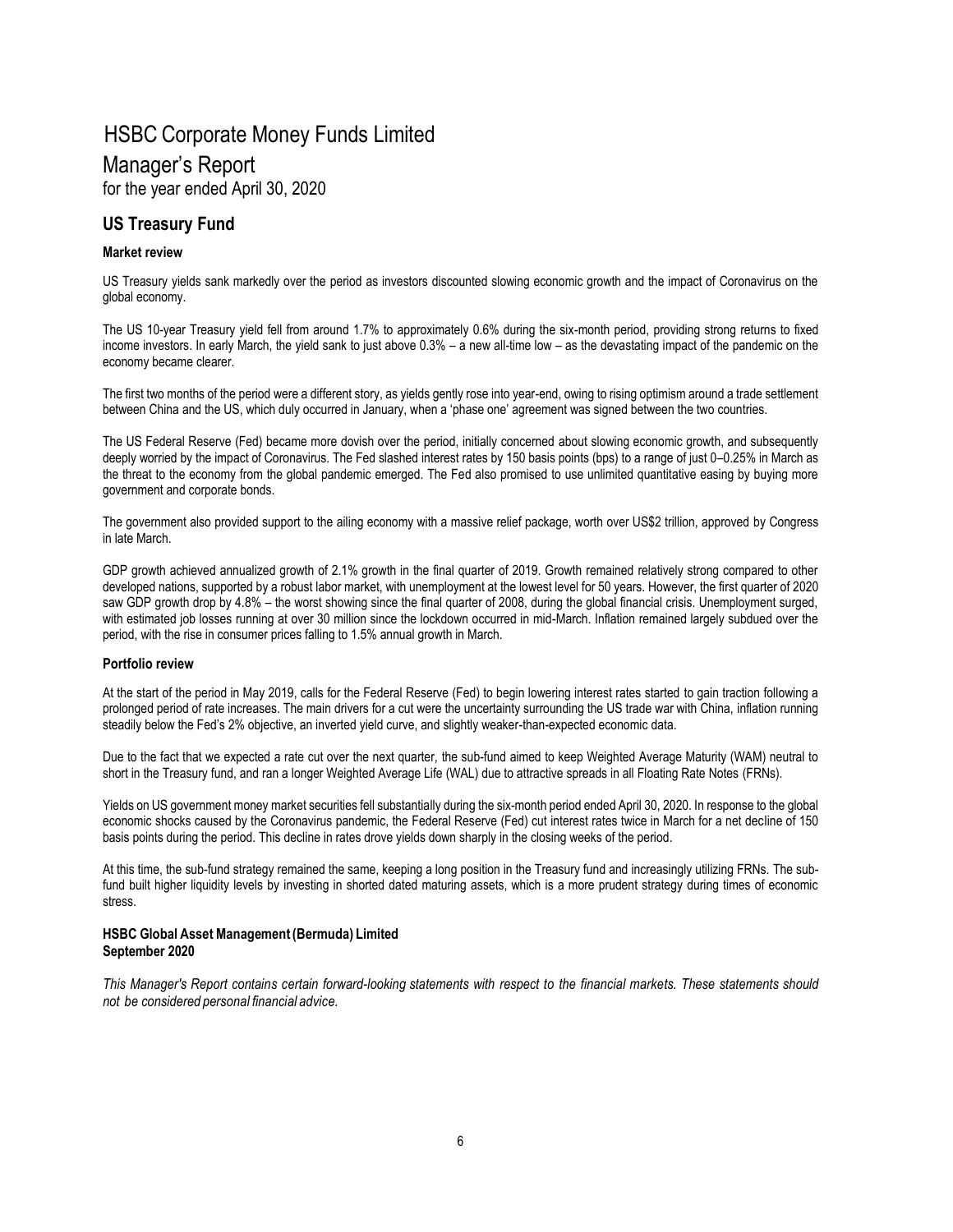

**KPMG Audit Limited** Crown House 4 Par-la-Ville Road Hamilton HM 08 Bermuda

**Telephone** Fax Internet +1 441 295 5063 +1 441 295 8280 [www.kpmg.bm](http://www.kpmg.bm/)

#### **INDEPENDENT AUDITOR'S REPORT**

#### **To the Shareholders and Board of Directors of HSBC Corporate Money Funds Limited**

We have audited the accompanying financial statements of HSBC Corporate Money Funds Limited (comprised of Canadian Dollar Fund, Sterling Fund, US Dollar Fund, and the US Dollar Treasury Fund), which comprise the statements of assets and liabilities, including the statements of net assets, as of April 30, 2020 and the related statements of operations and changes in net assets for the year then ended, and the related notes to the financial statements.

#### **Management's responsibility for the financial statements**

Management is responsible for the preparation and fair presentation of these financial statements in accordance with U.S. generally accepted accounting principles; this includes the design, implementation, and maintenance of internal control relevant to the preparation and fair presentation of financial statements that are free from material misstatement, whether due to fraud or error.

#### **Auditor's responsibility**

Our responsibility is to express an opinion on these financial statements based on our audit. We conducted our audit in accordance with auditing standards generally accepted in the United States of America. Those standards require that we plan and perform the audit to obtain reasonable assurance about whether the financial statements are free from material misstatement.

An audit involves performing procedures to obtain audit evidence about the amounts and disclosures in the financial statements. The procedures selected depend on the auditor's judgment, including the assessment of the risks of material misstatement of the financial statements, whether due to fraud or error. In making those risk assessments, the auditor considers internal control relevant to the entity's preparation and fair presentation of the financial statements in order to design audit procedures that are appropriate in the circumstances, but not for the purpose of expressing an opinion on the effectiveness of the entity's internal control. Accordingly, we express no such opinion. An audit also includes evaluating the appropriateness of accounting policies used and the reasonableness of significant accounting estimates made by management, as well as evaluating the overall presentation of the financial statements.

We believe that the audit evidence we have obtained is sufficient and appropriate to provide a basis for our audit opinion.

#### **Opinion**

In our opinion, the financial statements referred to above present fairly in all material respects, the financial position of HSBC Corporate Money Funds Limited as of April 30, 2020, and the results of its operations for the year then ended in accordance with U.S. generally accepted accounting principles.

KPMG Audit Limited

Chartered Professional Accountants Hamilton, Bermuda September 24, 2020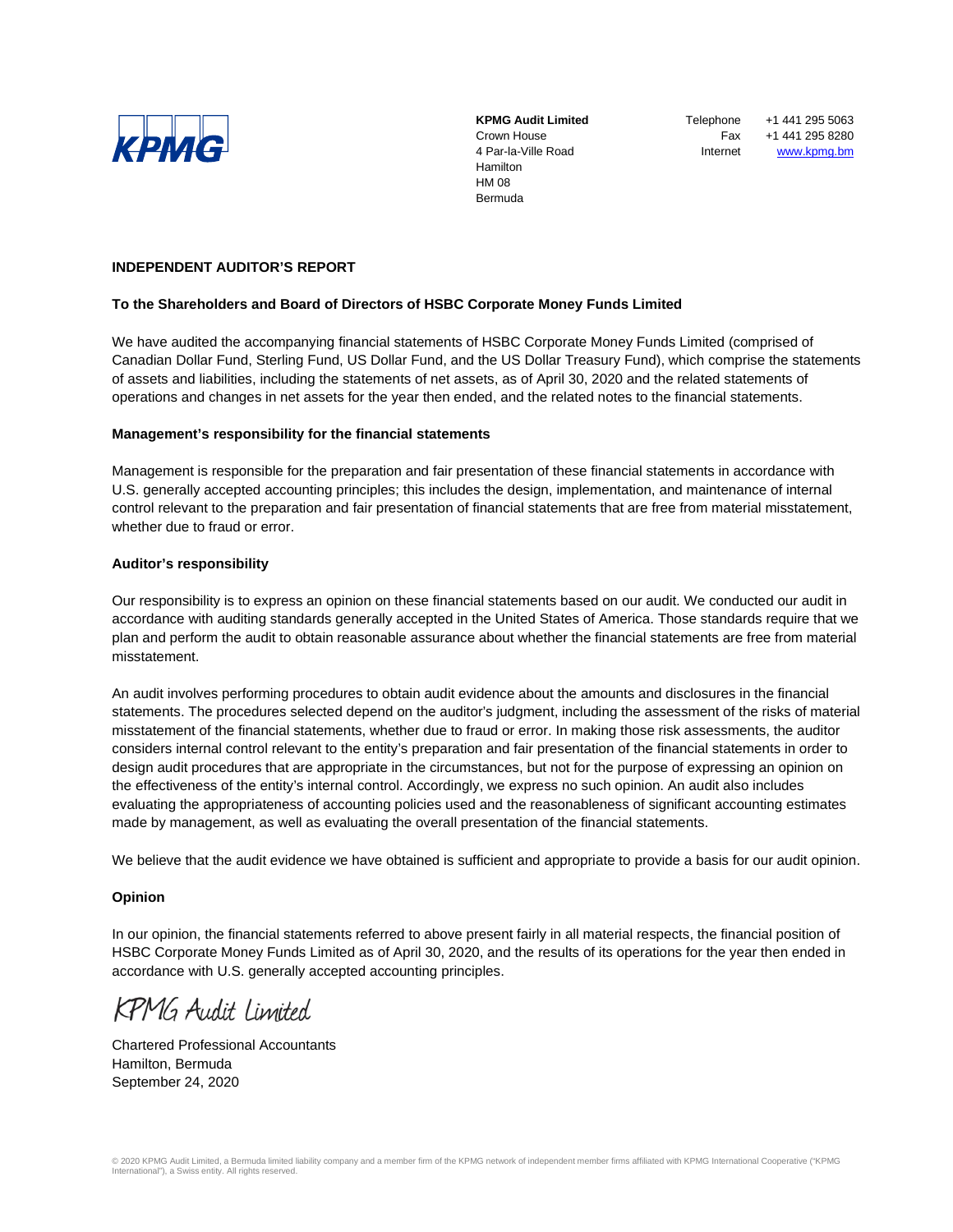### HSBC Corporate Money Funds Limited Statements of Assets and Liabilities as at April 30, 2020

|                                                  | Canadian       | Sterling      | <b>US</b>           | <b>US</b>            |
|--------------------------------------------------|----------------|---------------|---------------------|----------------------|
|                                                  | Dollar Fund    | Fund          | Dollar Fund         | <b>Treasury Fund</b> |
|                                                  | CAD            | <b>GBP</b>    | <b>USD</b>          | <b>USD</b>           |
| <b>Assets</b>                                    |                |               |                     |                      |
| Investments, at fair value (notes 2(b), 11 & 12) | 40,999,472     | 232,236,931   | 7,425,860,919       | 210,612,896          |
| Cash (note 3)                                    |                |               | 37,480              |                      |
| Interest and dividends receivable                | 25,270         | 70,727        | 5,222,515           | 42,649               |
| Accounts receivable and prepaid expenses         | 3,147          | 2,672         | 43,781              | 3,657                |
|                                                  | 41,027,889     | 232,310,330   | 7,431,164,695       | 210,659,202          |
|                                                  |                |               |                     |                      |
| <b>Liabilities</b>                               |                |               |                     |                      |
| Bank overdraft (note 3)                          |                | 3             |                     | 32,788               |
| Redemption payable                               |                | 3,436,974     |                     |                      |
| Management fees payable (notes 4 & 14)           | 11,479         | 55,037<br>153 | 1,646,007<br>86,886 | 37,942<br>83         |
| Dividends payable (note 13)                      | 1,105<br>6,234 | 5,617         | 91,093              | 6,640                |
| Accounts payable and accrued expenses            |                |               |                     |                      |
|                                                  | 18,818         | 3,497,784     | 1,823,986           | 77,453               |
| Net assets                                       | 41,009,071     | 228,812,546   | 7,429,340,709       | 210,581,749          |
| Net assets attributable to:                      |                |               |                     |                      |
| Class A shares                                   | 30,010,508     | 217,166,749   | 2,968,267,645       | 206,415,165          |
| Class B shares                                   | 5,657,166      | 10,630,842    | 1,280,120,433       | 4,166,584            |
| Class C shares                                   | 1,259,275      | 292,433       | 3,035,154,996       |                      |
| Class I shares                                   |                |               | 135,233,038         |                      |
| Class X shares                                   |                |               |                     |                      |
| Class R shares                                   | 4,082,122      | 722,522       | 10,564,597          |                      |
|                                                  | 41,009,071     | 228,812,546   | 7,429,340,709       | 210,581,749          |
| Share capital (note 10)                          |                |               |                     |                      |
| Shares authorized 19,999,880,000                 |                |               |                     |                      |
| of USD 0.10 each                                 |                |               |                     |                      |
| <b>Shares outstanding</b>                        |                |               |                     |                      |
| Class A shares                                   | 30,010,508     | 217,166,749   | 2,968,267,645       | 206,415,165          |
| Class B shares                                   | 5,657,166      | 10,630,842    | 1,280,120,433       | 4,166,584            |
| Class C shares                                   | 1,259,275      | 292,433       | 3,035,154,996       |                      |
| Class I shares                                   |                |               | 135,233,038         |                      |
| Class X shares                                   |                |               |                     |                      |
| Class R shares                                   | 228,835        | 34,901        | 578,374             |                      |
|                                                  |                |               |                     |                      |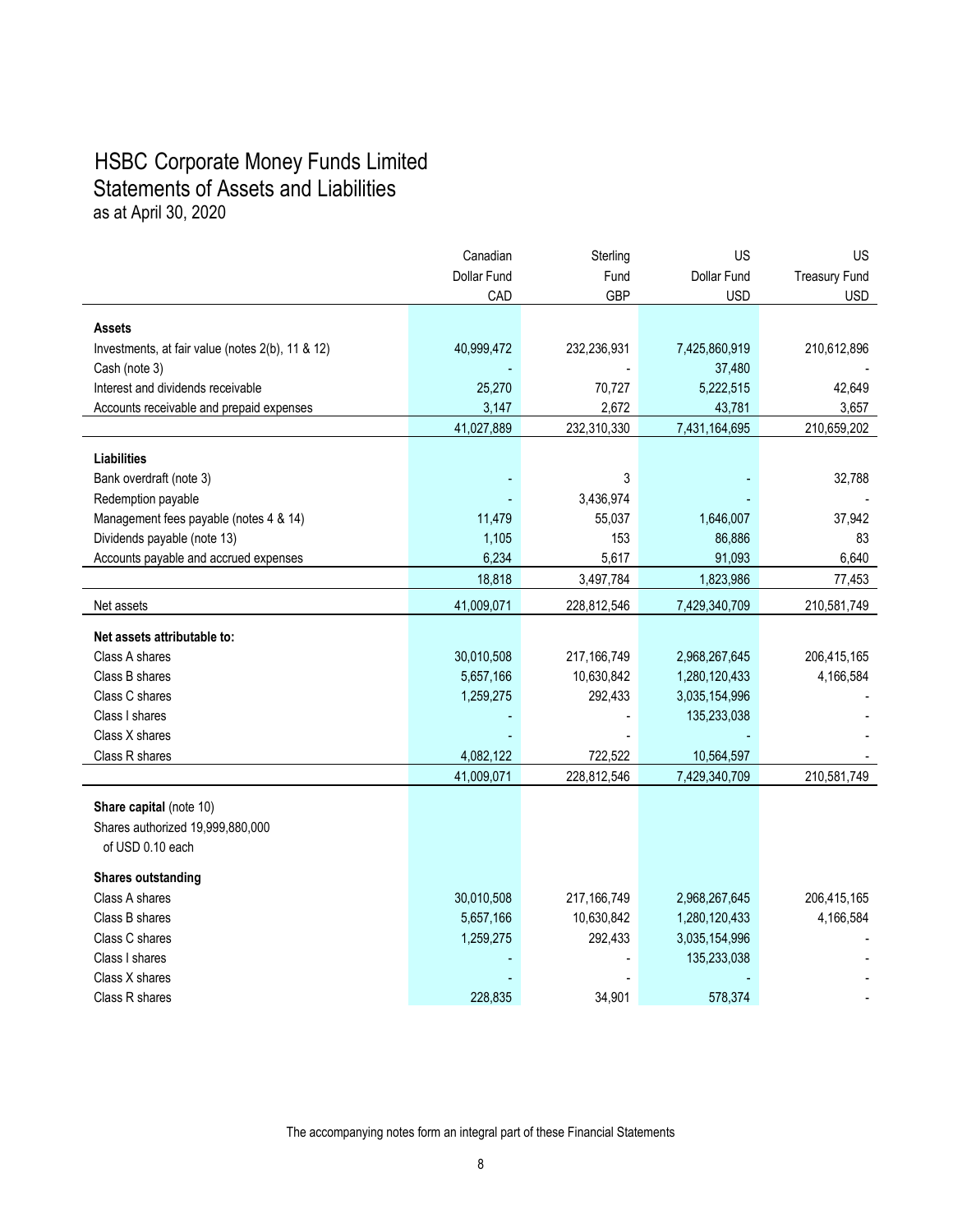### HSBC Corporate Money Funds Limited Statements of Assets and Liabilities (Continued) as at April 30, 2020

|                           | Canadian<br>Dollar Fund | Sterling<br>Fund         | US<br>Dollar Fund | US<br><b>Treasury Fund</b> |
|---------------------------|-------------------------|--------------------------|-------------------|----------------------------|
|                           | CAD                     | <b>GBP</b>               | <b>USD</b>        | <b>USD</b>                 |
| Net asset value per share |                         |                          |                   |                            |
| Class A shares            | CAD 1.00                | £1.00                    | <b>USD 1.00</b>   | <b>USD 1.00</b>            |
| Class B shares            | CAD 1.00                | £1.00                    | <b>USD 1.00</b>   | <b>USD 1.00</b>            |
| Class C shares            | CAD 1.00                | £1.00                    | <b>USD 1.00</b>   |                            |
| Class I shares            |                         | $\overline{\phantom{a}}$ | <b>USD 1.00</b>   |                            |
| Class X shares            |                         | $\overline{\phantom{a}}$ |                   |                            |
| Class R shares            | CAD 17.84               | £ 20.70                  | <b>USD 18.27</b>  |                            |

 $\sqrt{2}$ **Director** Director **Director** Director

Fair Dowe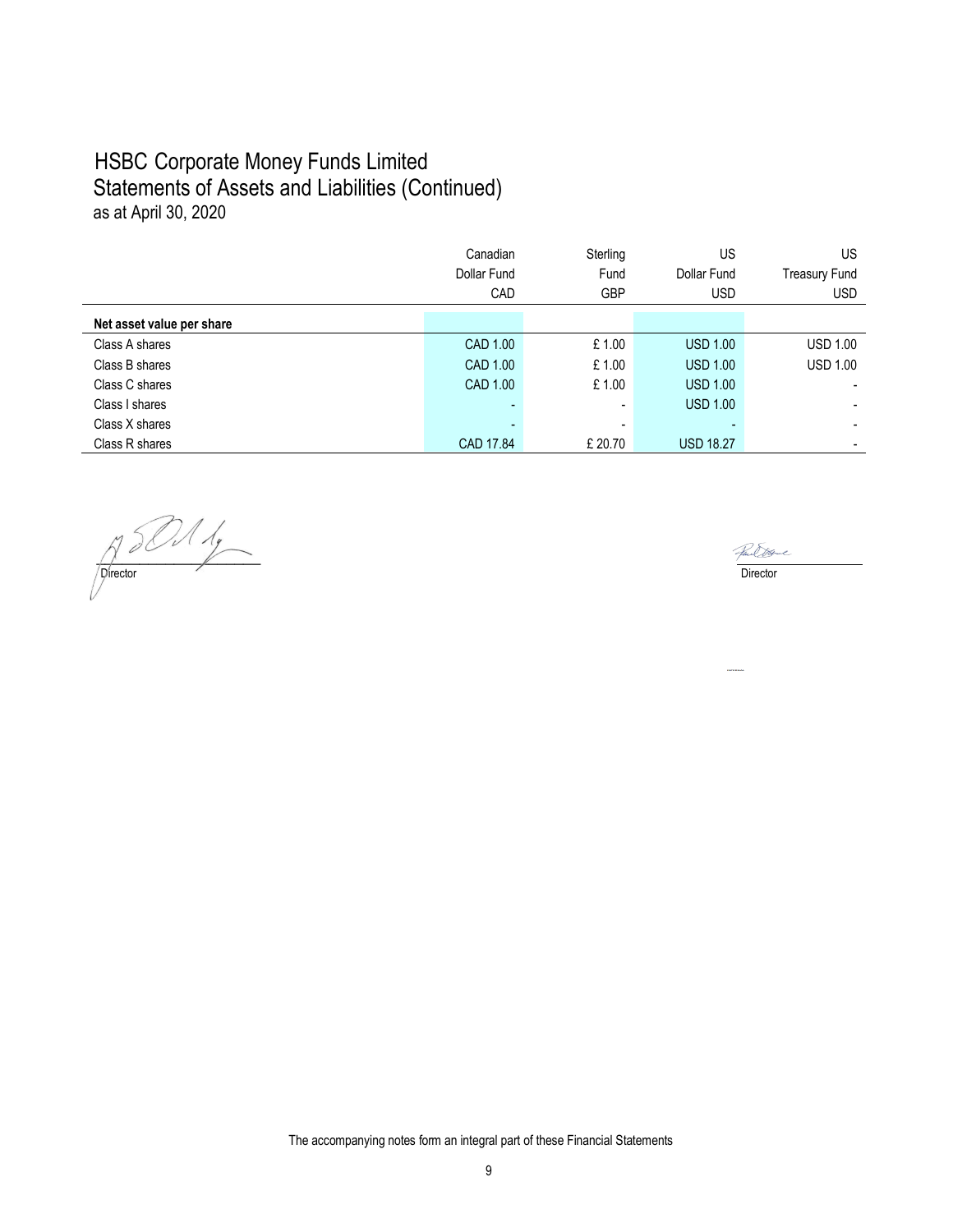### HSBC Corporate Money Funds Limited Statements of Net Assets as at April 30, 2020

#### **Canadian Dollar Fund**

|                                       |               | Purchase      | Fair          | $%$ of |
|---------------------------------------|---------------|---------------|---------------|--------|
|                                       | Holdings      | Price         | Value         | Net    |
|                                       | in Shares     | CAD           | CAD           | Assets |
|                                       |               |               |               |        |
| <b>Money Market Fund</b>              |               |               |               |        |
| <b>Ireland</b>                        |               |               |               |        |
| HSBC Global Liquidity Funds Plc -     |               |               |               |        |
| HSBC Canadian Dollar Liquidity Fund - |               |               |               |        |
| Class Z (note 12)                     | 40,999,472    | 40,999,472    | 40,999,472    | 99.98  |
| Other net assets                      |               |               | 9,599         | 0.02   |
| Net assets                            |               |               | 41,009,071    | 100.00 |
|                                       |               |               |               |        |
| <b>Sterling Fund</b>                  |               |               |               |        |
|                                       |               | Purchase      | Fair          | $%$ of |
|                                       | Holdings      | Price         | Value         | Net    |
|                                       | in Shares     | <b>GBP</b>    | <b>GBP</b>    | Assets |
|                                       |               |               |               |        |
| <b>Money Market Fund</b>              |               |               |               |        |
| <b>Ireland</b>                        |               |               |               |        |
| HSBC Global Liquidity Funds Plc -     |               |               |               |        |
| HSBC Sterling Liquidity Fund -        |               |               |               |        |
| Class Z (note 12)                     | 232,236,931   | 232,236,931   | 232,236,931   | 101.50 |
| Other net liabilities                 |               |               | (3,424,385)   | (1.50) |
| Net assets                            |               |               | 228,812,546   | 100.00 |
| <b>US Dollar Fund</b>                 |               |               |               |        |
|                                       |               | Purchase      | Fair          | $%$ of |
|                                       | Holdings      | Price         | Value         | Net    |
|                                       | in Shares     | <b>USD</b>    | <b>USD</b>    | Assets |
|                                       |               |               |               |        |
| <b>Money Market Fund</b>              |               |               |               |        |
| <b>Ireland</b>                        |               |               |               |        |
| HSBC Global Liquidity Funds Plc -     |               |               |               |        |
| HSBC US Dollar Liquidity Fund -       |               |               |               |        |
| Class Z (note 12)                     | 7,425,860,919 | 7,425,860,919 | 7,425,860,919 | 99.95  |
| Other net assets                      |               |               | 3,479,790     | 0.05   |
| Net assets                            |               |               | 7,429,340,709 | 100.00 |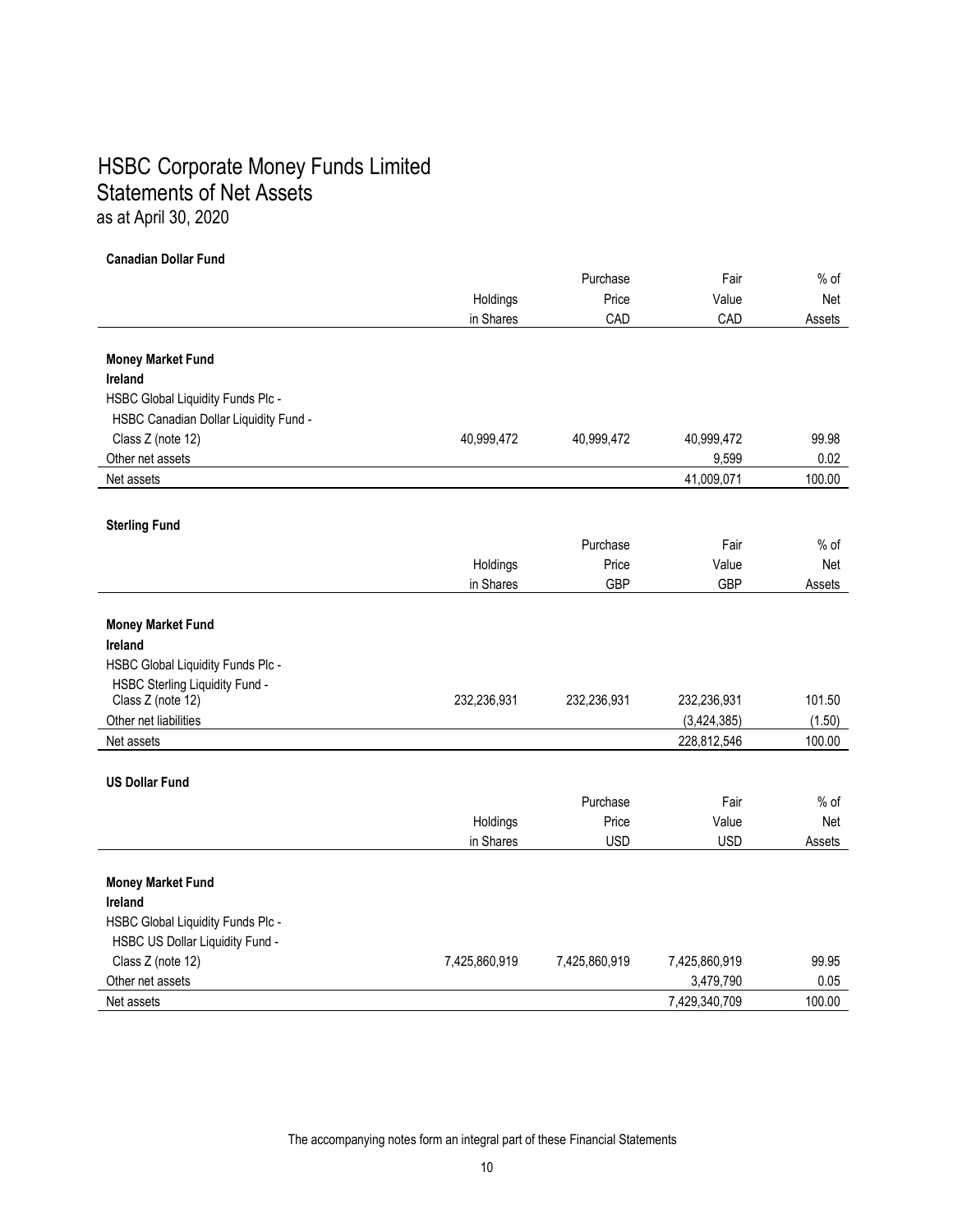### HSBC Corporate Money Funds Limited Statements of Net Assets (Continued) as at April 30, 2020

#### **US Treasury Fund**

|                                    |             | Purchase    | Fair        | $%$ of |
|------------------------------------|-------------|-------------|-------------|--------|
|                                    | Holdings    | Price       | Value       | Net    |
|                                    | in Shares   | <b>USD</b>  | <b>USD</b>  | Assets |
|                                    |             |             |             |        |
| <b>Money Market Fund</b>           |             |             |             |        |
| <b>Ireland</b>                     |             |             |             |        |
| BNY Mellon Liquidity Funds Plc -   |             |             |             |        |
| <b>BNY Mellon US Treasury Fund</b> | 53,244,752  | 53,244,752  | 53,244,752  | 25.28  |
| HSBC Global Liquidity Funds Plc -  |             |             |             |        |
| HSBC US Treasury Liquidity Fund -  |             |             |             |        |
| Class Z (note 12)                  | 157,368,144 | 157,368,144 | 157,368,144 | 74.73  |
| Other net liabilities              |             |             | (31, 147)   | (0.01) |
| Net assets                         |             |             | 210.581.749 | 100.00 |
|                                    |             |             |             |        |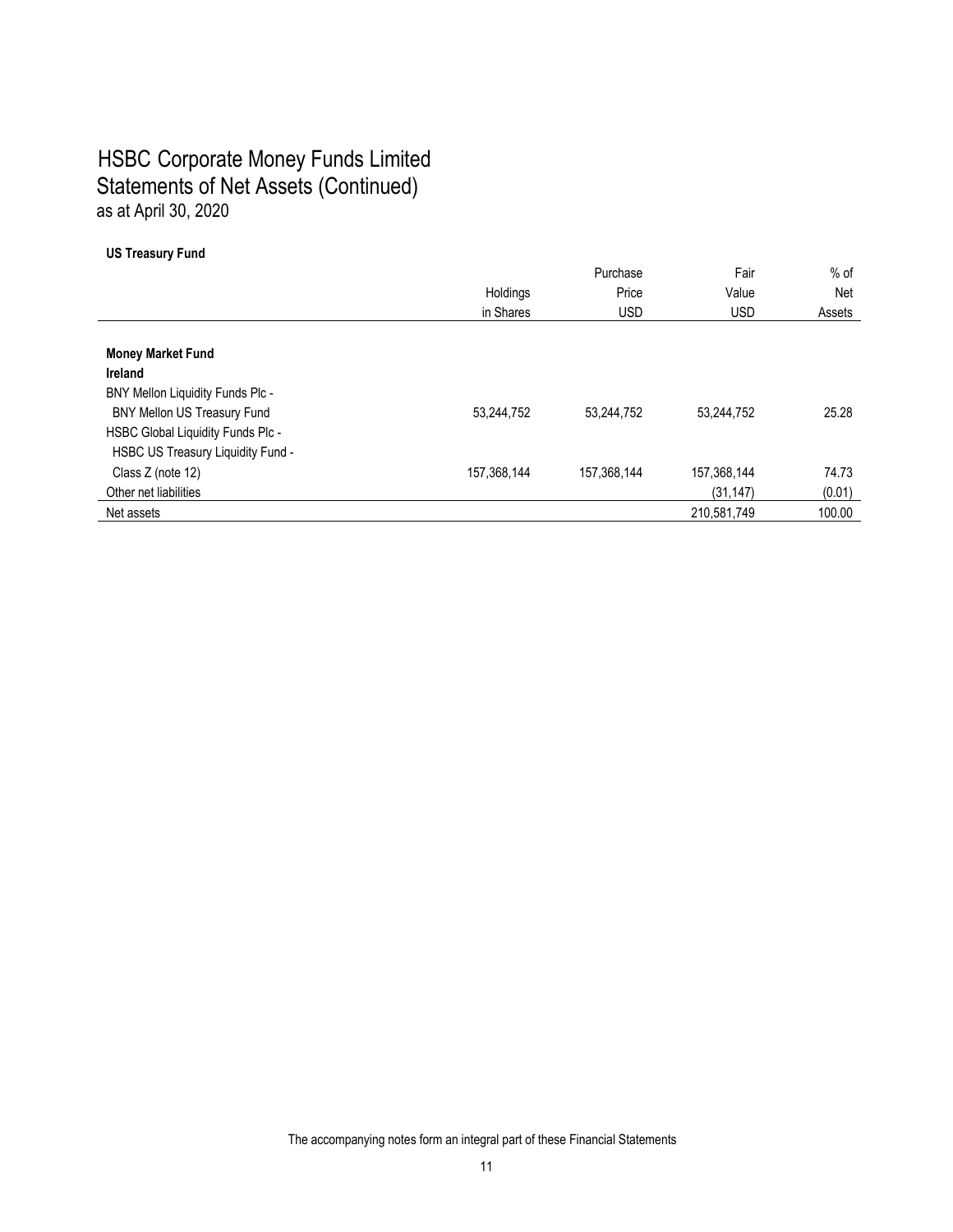### HSBC Corporate Money Funds Limited Statements of Operations

for the year ended April 30, 2020

|                                                      | Canadian    | Sterling   | <b>US</b>   | <b>US Treasury</b> |
|------------------------------------------------------|-------------|------------|-------------|--------------------|
|                                                      | Dollar Fund | Fund       | Dollar Fund | Fund               |
|                                                      | CAD         | <b>GBP</b> | <b>USD</b>  | <b>USD</b>         |
|                                                      |             |            |             |                    |
| <b>Income</b>                                        |             |            |             |                    |
| Dividend income (note 12)                            | 553,872     | 1,507,461  | 144,964,253 | 3,767,111          |
| Interest income (note 3(b))                          |             | 4,154      | 135,621     | 7,891              |
|                                                      | 553.872     | 1,511,615  | 145,099,874 | 3,775,002          |
|                                                      |             |            |             |                    |
| <b>Expenses</b>                                      |             |            |             |                    |
| Management fees (notes 4 & 14)                       | 121,040     | 564,832    | 17,567,528  | 462,911            |
| Audit fees                                           | 207         | (1,376)    | 66,030      | 4,053              |
| Directors' fees (note 8)                             | 227         | 958        | 33,658      | 1,879              |
| Other expenses (note 3(b))                           | 26,557      | 20,954     | 85,427      | 5,306              |
|                                                      | 148,031     | 585,368    | 17,752,643  | 474,149            |
| Net investment income                                | 405,841     | 926,247    | 127,347,231 | 3,300,853          |
| Net increase in net assets resulting from operations | 405,841     | 926,247    | 127,347,231 | 3,300,853          |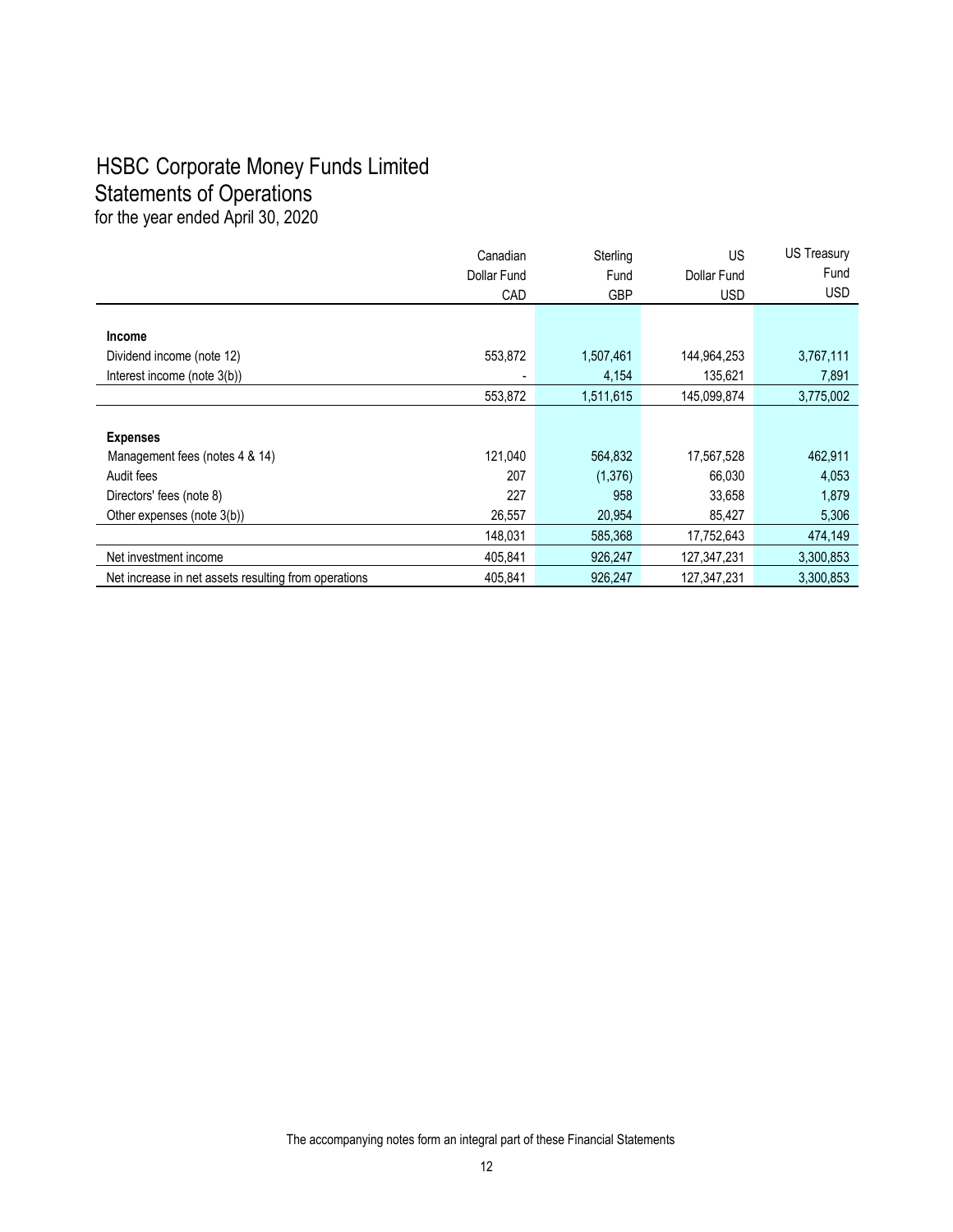### HSBC Corporate Money Funds Limited Statements of Changes in Net Assets for the year ended April 30, 2020

**Canadian Dollar Fund**

|                                          |                 | Class A    |                | Class B         |             | Class C                  |                | Class <sub>R</sub> |                 |
|------------------------------------------|-----------------|------------|----------------|-----------------|-------------|--------------------------|----------------|--------------------|-----------------|
|                                          |                 | CAD        |                | CAD             |             | CAD                      |                | CAD                | Total           |
|                                          |                 |            |                |                 |             |                          |                |                    |                 |
| Net assets at start of the year          | 10,532,796      |            |                | 6,939,025       |             | 1,241,402                |                | 6,329,539          | 25,042,762      |
|                                          |                 |            |                |                 |             |                          |                |                    |                 |
| Net increase in net assets               |                 |            |                |                 |             |                          |                |                    |                 |
| resulting from operations                |                 |            |                |                 |             |                          |                |                    |                 |
| Net investment income                    |                 | 261,179    |                | 85,785          |             | 17,835                   |                | 41,042             | 405,841         |
|                                          |                 | 261,179    |                | 85,785          |             | 17,835                   |                | 41,042             | 405,841         |
|                                          |                 |            |                |                 |             |                          |                |                    |                 |
| <b>Subscriptions and redemptions</b>     |                 |            |                |                 |             |                          |                |                    |                 |
| Proceeds on issue of shares              | 27,688,083      |            |                | 2,226,518       |             | $\overline{a}$           |                | 300,000            | 30,214,601      |
| Payments on redemption of shares         | (8,452,300)     |            |                | (3,569,817)     |             | $\overline{\phantom{a}}$ |                | (2,588,459)        | (14, 610, 576)  |
|                                          | 19,235,783      |            |                | (1,343,299)     |             |                          |                | (2, 288, 459)      | 15,604,025      |
|                                          |                 |            |                |                 |             |                          |                |                    |                 |
| Dividends (note 13)                      |                 | (261, 179) |                | (85, 785)       |             | (17, 835)                |                |                    | (364, 799)      |
| Proceeds from reinvestments of dividends |                 | 241,929    |                | 61,440          |             | 17,873                   |                |                    | 321,242         |
|                                          |                 |            |                |                 |             |                          |                |                    |                 |
| Net assets at end of the year            | 30,010,508      |            |                | 5,657,166       |             | 1,259,275                |                | 4,082,122          | 41,009,071      |
|                                          |                 |            |                |                 |             |                          |                |                    |                 |
| <b>Sterling Fund</b>                     |                 |            |                |                 |             |                          |                |                    |                 |
|                                          | Class A         |            | Class B        |                 | Class C     | Class I                  |                | Class <sub>R</sub> |                 |
|                                          |                 |            |                |                 |             |                          |                |                    |                 |
|                                          | <b>GBP</b>      |            | <b>GBP</b>     |                 | GBP         | GBP (note 1)             |                | <b>GBP</b>         | Total           |
|                                          | 110,613,933     |            | 21,487,685     |                 |             |                          |                | 902,395            | 240,346,211     |
| Net assets at start of the year/period   |                 |            |                |                 | 107,342,198 |                          |                |                    |                 |
| Net increase in net assets               |                 |            |                |                 |             |                          |                |                    |                 |
| resulting from operations                |                 |            |                |                 |             |                          |                |                    |                 |
| Net investment income                    | 707,946         |            | 66,760         |                 | 146,063     |                          | 4,419          | 1,059              | 926,247         |
|                                          | 707,946         |            | 66,760         |                 | 146,063     |                          | 4,419          | 1,059              | 926,247         |
| <b>Subscriptions and redemptions</b>     |                 |            |                |                 |             |                          |                |                    |                 |
| Proceeds on issue of shares              | 1,202,262,297   |            | 8,605,806      |                 | 20,002,063  | 11,000,000               |                |                    | 1,241,870,166   |
|                                          |                 |            |                |                 |             |                          |                |                    |                 |
| Payments on redemption of shares         | (1,095,751,858) |            | (19, 480, 132) | (127, 200, 000) |             | (11,002,680)             |                | (180, 932)         | (1,253,615,602) |
|                                          | 106,510,439     |            | (10, 874, 326) | (107, 197, 937) |             | (2,680)                  |                | (180, 932)         | (11, 745, 436)  |
| Dividends (note 13)                      | (707, 946)      |            | (66, 760)      |                 | (146, 063)  | (4, 419)                 |                |                    | (925, 188)      |
| Proceeds from reinvestment of dividends  | 42,377          |            | 17,483         |                 | 148,172     |                          | 2,680          |                    | 210,712         |
| Net assets at end of the year/period     | 217, 166, 749   |            | 10,630,842     |                 | 292,433     |                          | $\overline{a}$ | 722.522            | 228,812,546     |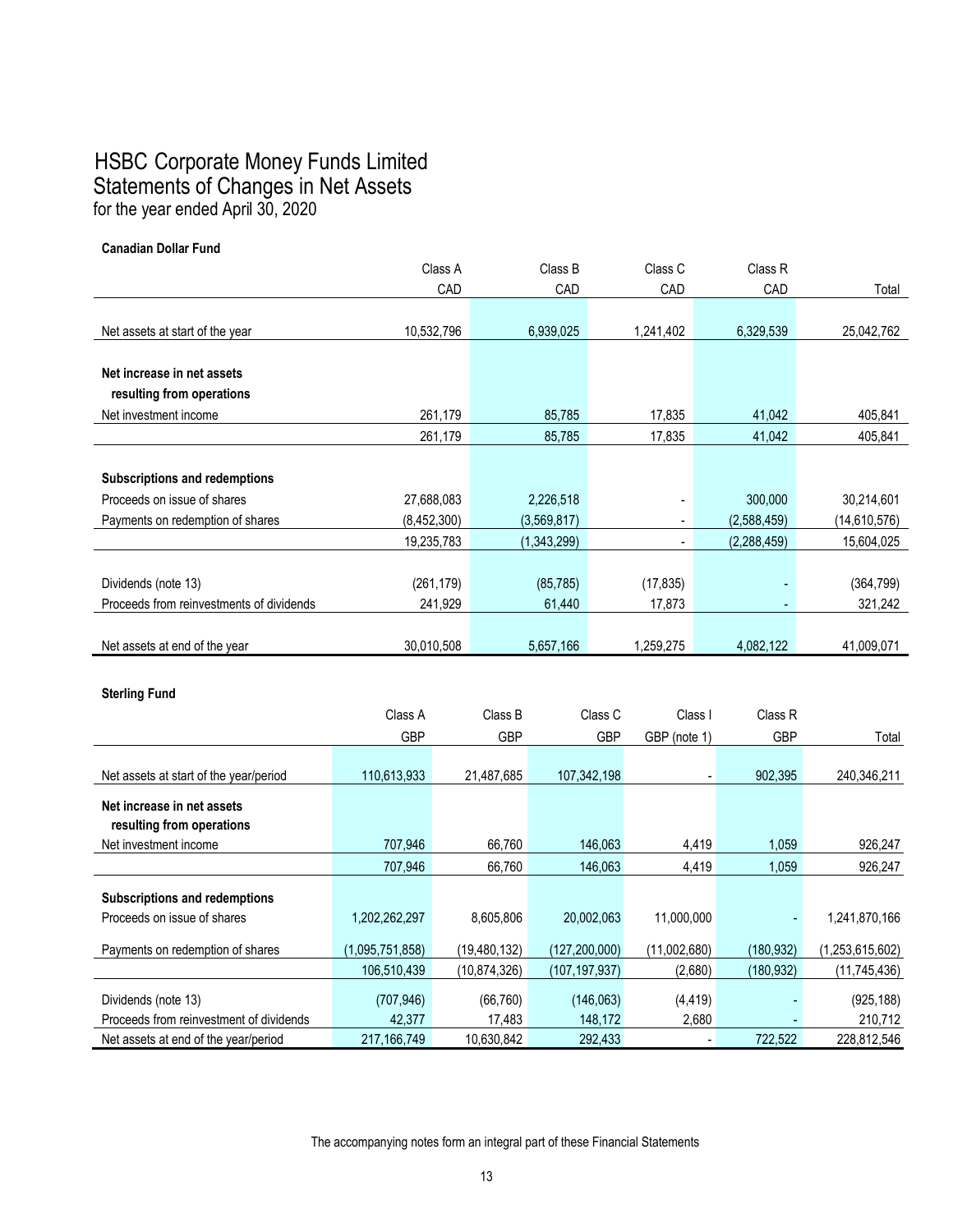### HSBC Corporate Money Funds Limited Statements of Changes in Net Assets (Continued) for the year ended April 30, 2020

#### **US Dollar Fund**

|                                         | Class A          | Class B         | Class C          | Class I         | Class R     |                  |
|-----------------------------------------|------------------|-----------------|------------------|-----------------|-------------|------------------|
|                                         | <b>USD</b>       | <b>USD</b>      | <b>USD</b>       | <b>USD</b>      | <b>USD</b>  | Total            |
| Net assets at start of the year         | 2,775,485,688    | 425,010,709     | 2,258,785,158    | 155,425,553     | 18,646,444  | 6,633,353,552    |
| Net increase in net assets              |                  |                 |                  |                 |             |                  |
| resulting from operations               |                  |                 |                  |                 |             |                  |
| Net investment income                   | 53,849,831       | 20,165,023      | 49,919,740       | 3,216,358       | 196,279     | 127,347,231      |
|                                         | 53,849,831       | 20,165,023      | 49,919,740       | 3,216,358       | 196,279     | 127,347,231      |
| Subscriptions and redemptions           |                  |                 |                  |                 |             |                  |
| Proceeds on issue of shares             | 54,460,433,307   | 9,781,341,384   | 14,241,855,913   | 815,027,959     | 1,251,696   | 79,299,910,259   |
| Payments on redemption of shares        | (54,268,833,187) | (9,926,429,449) | (13,514,862,047) | (837, 467, 244) | (9,529,822) | (78,557,121,749) |
|                                         | 191,600,120      | (145,088,065)   | 726,993,866      | (22, 439, 285)  | (8,278,126) | 742,788,510      |
| Dividends (note 13)                     | (53,849,831)     | (20, 165, 023)  | (49, 919, 740)   | (3,216,358)     |             | (127,150,952)    |
| Proceeds from reinvestment of dividends | 1,181,837        | 197,789         | 49,375,972       | 2,246,770       |             | 53,002,368       |
| Net assets at end of the year           | 2.968.267.645    | 1,280,120,433   | 3,035,154,996    | 135,233,038     | 10,564,597  | 7,429,340,709    |

**US Treasury Fund**

|                                         | Class A         | Class B        | Class X         |                 |
|-----------------------------------------|-----------------|----------------|-----------------|-----------------|
|                                         | <b>USD</b>      | <b>USD</b>     | USD (note 1)    | Total           |
|                                         |                 |                |                 |                 |
| Net assets at start of the year         | 69,018,121      | 2,449,082      | 195,597,405     | 267,064,608     |
| Net increase in net assets              |                 |                |                 |                 |
| resulting from operations               |                 |                |                 |                 |
| Net investment income                   | 2,303,743       | 51,266         | 945,844         | 3,300,853       |
|                                         | 2,303,743       | 51,266         | 945,844         | 3,300,853       |
|                                         |                 |                |                 |                 |
| <b>Subscriptions and redemptions</b>    |                 |                |                 |                 |
| Proceeds on issue of shares             | 4,525,762,637   | 89,372,665     | 1,009,201,486   | 5,624,336,788   |
| Payments on redemption of shares        | (4,388,365,593) | (87, 655, 163) | (1,204,798,891) | (5,680,819,647) |
|                                         | 137,397,044     | 1,717,502      | (195,597,405)   | (56, 482, 859)  |
|                                         |                 |                |                 |                 |
| Dividends (note 13)                     | (2,303,743)     | (51,266)       | (945, 844)      | (3,300,853)     |
| Proceeds from reinvestment of dividends |                 |                |                 |                 |
|                                         |                 |                |                 |                 |
| Net assets at end of the year           | 206,415,165     | 4,166,584      |                 | 210,581,749     |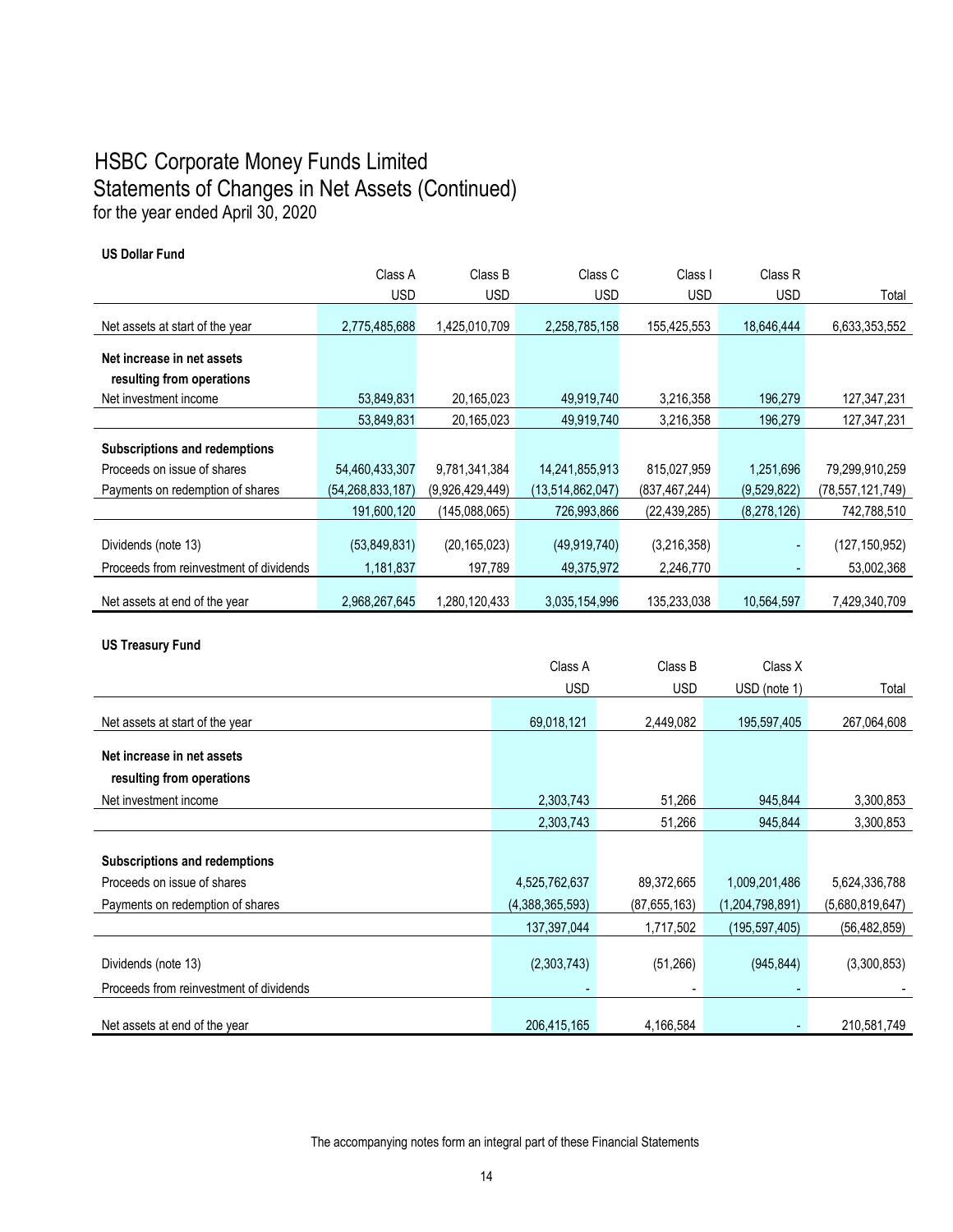#### 1. **The Company**

HSBC Corporate Money Funds Limited (the "Company") is an open-ended exempted mutual fund company and was incorporated with limited liability and unlimited duration in Bermuda on December 4, 1997 in accordance with the Companies Act, 1981 of Bermuda.

The Company is organized as an umbrella fund with more than one class of shares, one or more of which participate in a separate segregated pool of assets called a Fund. The Company operates Canadian Dollar, Euro, Sterling and US Dollar denominated Funds out of which the Euro denominated Fund is dormant as at April 30, 2020.

The Company has been classified as a Standard Fund in accordance with the Bermuda Investment Funds Act 2006.

The principal objective of the Company is to achieve a high level of current income consistent with the preservation of capital and the maintenance of liquidity by investing in a diversified portfolio of money market instruments.

The Company is managed by HSBC Global Asset Management (Bermuda) Limited (the "Manager"), a wholly-owned subsidiary of HSBC Bank Bermuda Limited (the "Bank"), a member of the HSBC Group.

The assets of each Fund of the Company are held exclusively for the benefit of the holders of the shares of the relevant classes. However, all assets of the Company are subject to the general creditors of the Company, in that the assets of each Fund may be exposed to the liabilities of other Funds within the Company. At April 30, 2020, the Directors were not aware of any such specific existing or contingent liabilities. Sterling Fund – Class I commenced on August 5, 2019 and became dormant on February 25, 2020. US Treasury Fund – Class X became dormant on July 24, 2019. The Funds and share classes existing as at April 30, 2020 were as follows (see also Note 10):

|                                | Date of inception |
|--------------------------------|-------------------|
| Canadian Dollar Fund - Class A | December 19, 2008 |
| Canadian Dollar Fund - Class B | December 10, 2008 |
| Canadian Dollar Fund - Class C | November 25, 2018 |
| Canadian Dollar Fund - Class R | February 1, 2006  |
| Sterling Fund - Class A        | July 2, 2001      |
| Sterling Fund - Class B        | July 2, 2001      |
| Sterling Fund - Class C        | November 26, 2018 |
| Sterling Fund - Class I*       | December 13, 2018 |
| Sterling Fund - Class R        | February 1, 2006  |
| US Dollar Fund - Class A       | December 4, 1997  |
| US Dollar Fund - Class B       | February 1, 1999  |
| US Dollar Fund - Class C       | July 1, 2005      |
| US Dollar Fund - Class I       | May 22, 2011      |
| US Dollar Fund - Class R       | February 1, 2006  |
| US Treasury Fund - Class A     | October 1, 2010   |
| US Treasury Fund - Class B     | October 1, 2010   |
| US Treasury Fund - Class C*    | October 1, 2010   |
| US Treasury Fund - Class I*    | October 1, 2010   |
| US Treasury Fund - Class X*    | July 23, 2018     |

\*These share classes are dormant as at April 30, 2020.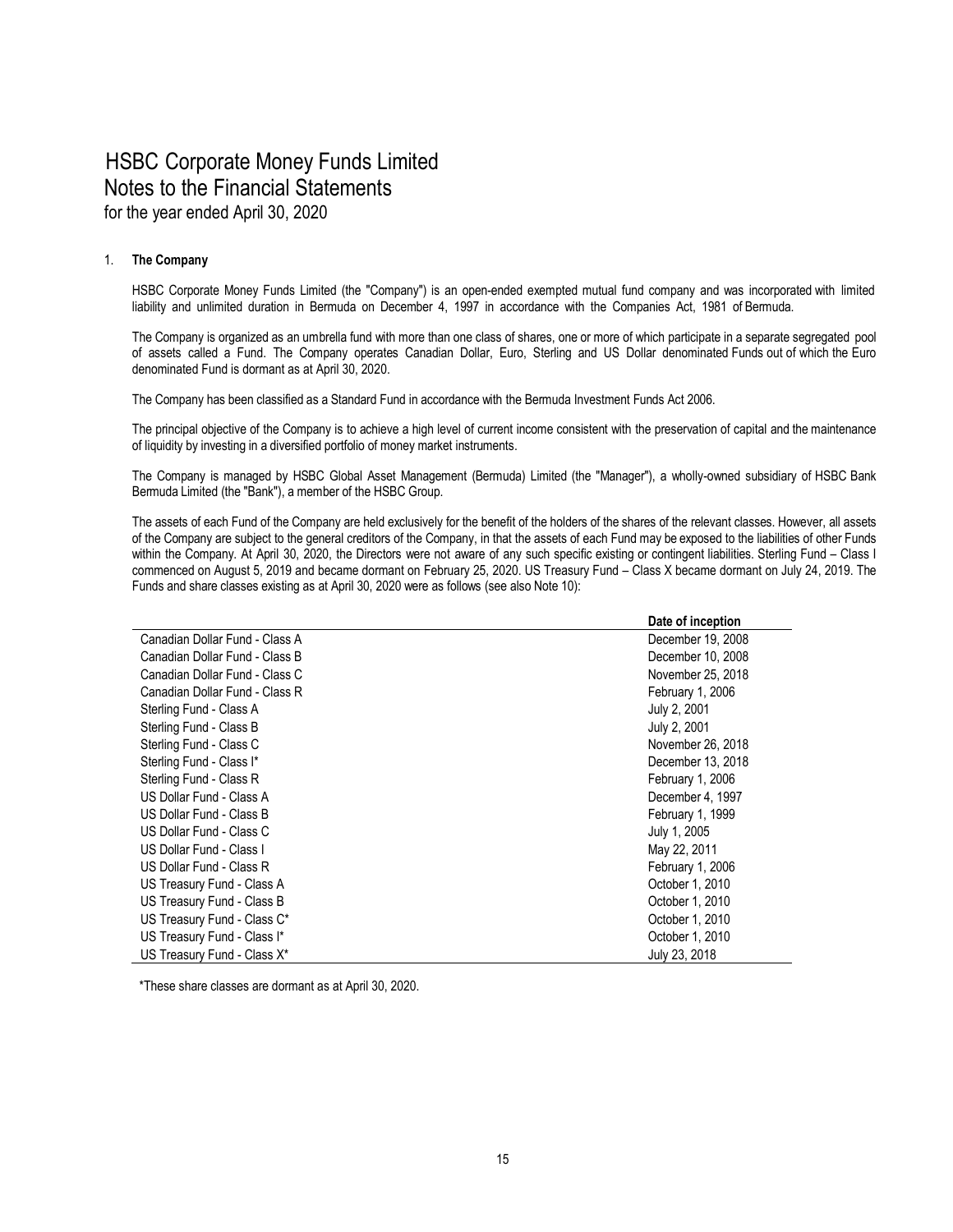#### **2. Significant Accounting Policies**

The accompanying financial statements are prepared in accordance with U.S. generally accepted accounting principles ("U.S. GAAP"). The Company meets the typical characteristics of an investment company and is therefore applying the accounting and reporting guidance under Financial Accounting Standards Board Accounting Standards Codification ("FASB ASC") Topic 946, *Financial Services – Investment Companies.*

The significant accounting and reporting polices adopted by the Company are as follows:

Investment transactions and income

- (a) Investment transactions are recorded on the trade date. Realized gains and losses on investment transactions are calculated on an average cost basis. Realized and unrealized gains and losses arising from investment transactions are included in the statements of operations.
- (b) Valuation of investments

Investments are valued at fair value. Investments in money market funds are valued based on reported net asset value per share as provided by the administrators of the money market funds.

In accordance with U.S. GAAP, fair value is defined as the price that the Company would receive to sell an asset or pay to transfer a liability in an orderly transaction between market participants at the measurement date. Accounting guidelines for fair value measurements establishes a framework for measuring fair value using a three-level hierarchy for fair value measurements based upon the transparency of inputs to the valuation of an asset or liability. Inputs may be observable or unobservable and refer broadly to the assumptions that market participants would use in pricing the asset or liability. Observable inputs reflect the assumptions market participants would use in pricing the asset or liability based on market data obtained from sources independent of the Company. Unobservable inputs reflect the Company's own assumptions about the inputs that market participants would use in pricing the asset or liability developed based on the best information available in the circumstances. Each investment is assigned a level based upon the observability of the inputs which are significant to the overall valuation. The three-tier hierarchy of inputs is summarized below:

- Level 1 observable prices and quoted prices in active markets for identical investments
- Level 2 other significant observable inputs (including quoted prices for similar investments, interest rates, prepayment speeds, credit risk, etc.)
- Level 3 significant unobservable inputs (including the Company's own assumptions in determining the fair value of investments)

The inputs used to measure fair value may fall into different levels of the fair value hierarchy. In such cases, for disclosure purposes, the level in the fair value hierarchy within which the fair value measurements falls in its entirety is determined based on the lowest level input that is significant to the fair value measurement. Private investment companies measured using net asset value as a practical expedient are not categorized within the fair value hierarchy.

(c) Allocation of profits and losses

All investment income, realized and unrealized gains and losses of each Fund are allocated to each class of shares outstanding on a daily basis in proportion to their interest in the net asset value of the Fund.

(d) Interest income

Interest income is recorded on the accrual basis.

(e) Expenses

The Company bears all operating expenses which are allocated between all the Funds in proportion to the respective net asset value of each Fund unless the expense is solely attributable to a specific Fund.

(f) Use of estimates

The preparation of financial statements in conformity with U.S. GAAP requires management to make estimates and assumptions that affect the amounts reported in the financial statements and accompanying notes. Actual results could differ from those estimates.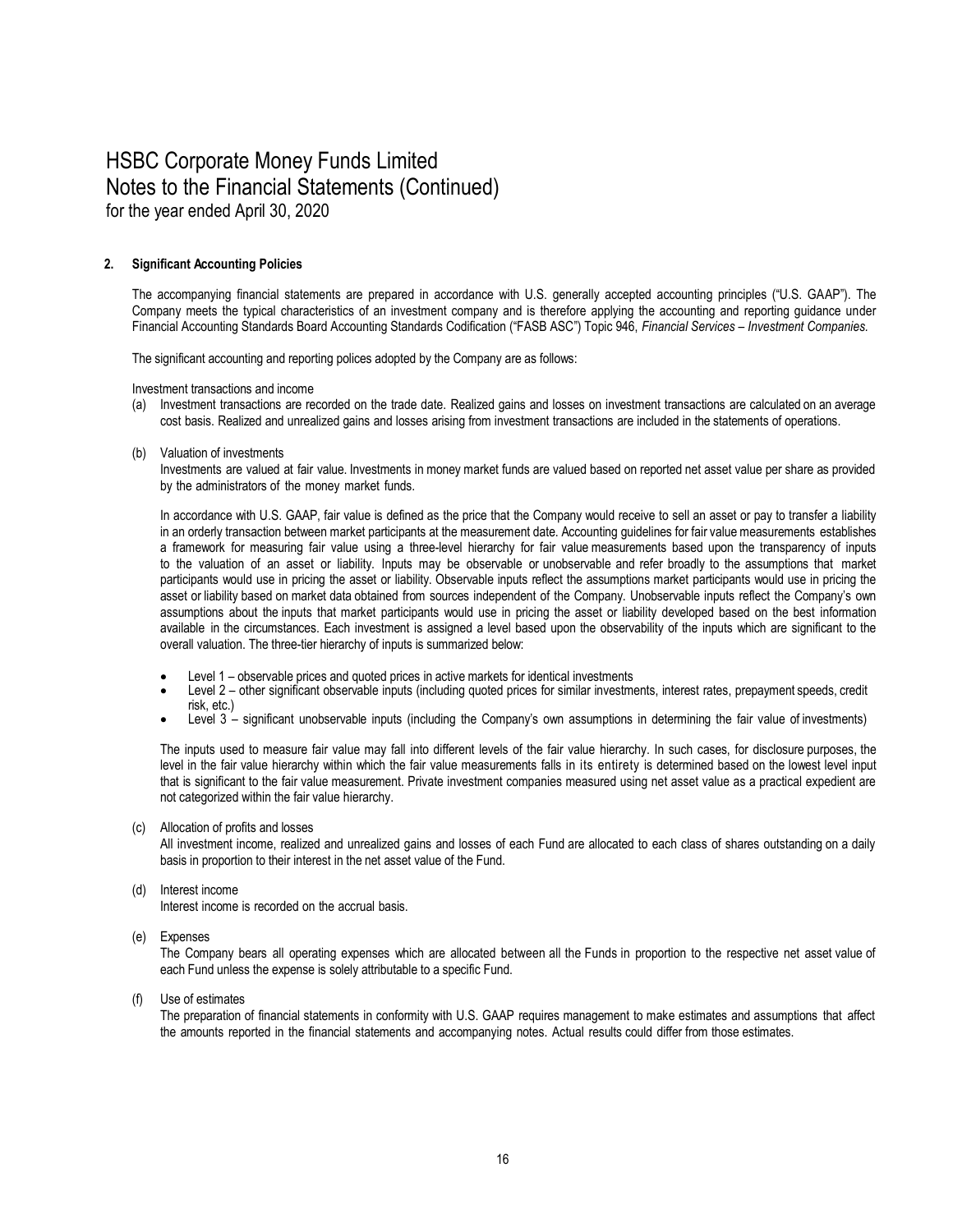#### **2. Significant Accounting Policies (continued)**

#### (g) Foreign currency translation

Assets and liabilities denominated in currencies other than the base currency of each Fund are translated into the base currency at the rate prevailing at the reporting date. Transactions during the year in currencies other than the base currency have been translated at the rate of exchange prevailing on the respective date of the transaction.

#### (h) Dividend income Dividend income is recorded on the ex-dividend date and is presented net of withholding tax.

(i) Financial instruments

The fair values of the Company's assets and liabilities which qualify as financial instruments under U.S. GAAP approximate the carrying amounts presented in the statements of net assets either due to their short-term nature or are recorded at fair value (see also note 2(b)).

#### (j) Mandatory redeemable financial instruments

In accordance with FASB ASC Topic 480, *Distinguishing Liabilities from Equity*, financial instruments mandatorily redeemable at the option of the holder, are classified as liabilities when a redemption request has been received and the redemption amount has been determined.

(k) New accounting pronouncements

In August 2018, the FASB issued ASU 2018-13, Fair Value Measurement (Topic 820): Disclosure Framework — Changes to the Disclosure Requirements for Fair Value Measurement, which changes the fair value measurement disclosure requirements of ASC 820. For non-public entities such as the Company, the amendments involve the elimination of certain disclosure requirements of ASC 820. These include transfers between Level 1 and Level 2 of the fair value hierarchy, the Company's policy for the timing of transfers between levels, the valuation processes for Level 3 fair value measurements, and the changes in unrealized gains and losses for the period included in earnings for recurring Level 3 fair value measurements held at the end of the reporting period and the roll-forward of Level 3 fair value measurements. The ASU is effective for all entities for fiscal years beginning after December 15, 2019, including interim periods therein. Early adoption is permitted. The impact on the Company's financial statement disclosures is not expected to be material.

#### **3. Bank Overdraft and Sweep Facility**

(a) Bank overdraft

Under an agreement dated October 16, 2006 and subsequently renewed on June 3, 2011 and further amended on November 1, 2016, the Bank made a US Dollar uncommitted multicurrency overdraft facility available to the Company. The maximum amount that may be advanced is the lesser of USD 45,000,000 or 1% of the Net Value of Assets in Custody ("NVAC") of the Company. Under the terms of the agreement, all assets of the Company are pledged as security against advances made by the Bank. The amount outstanding is due upon demand and interest is payable monthly at an amount equal to 0.75% above the Bank's base rate. This facility covers overdrafts arising from the sweep facility. As at April 30, 2020, US Dollar Treasury Fund is in overdraft of USD 32,788.

(b) Sweep facility

Certain corporate customers of the Bank are provided with a sweep facility to enable an automatic transfer of funds at the end of each business day to or from their current accounts to or from the Company. The sweep transactions result in overnight balances that are reflected as cash or overdraft balances being transferred to the Company. These balances are settled through the trading of shares in the Company on the next business day. Interest is earned from or paid to shareholders on these balances at a rate equal to the previous day's daily yield of the relevant Fund, so as not to affect the position of the shareholders of the Company who do not utilize the sweep facility. Interest income for the year resulting from sweep transactions for the GBP Fund totaled GBP 3,737 and interest expense totaled GBP 1,715. These amounts have been netted and are included in interest income. Interest income for the year resulting from sweep transactions for the US Dollar Fund totaled USD 104,955 and interest expense totaled USD 17,525. These amounts have been netted and are included in interest income. Similarly, interest income for the year resulting from sweep transactions for the US Dollar Treasury Fund totaled USD 9,381 and interest expense totaled USD 1,490. These amounts have been netted and are included in interest income.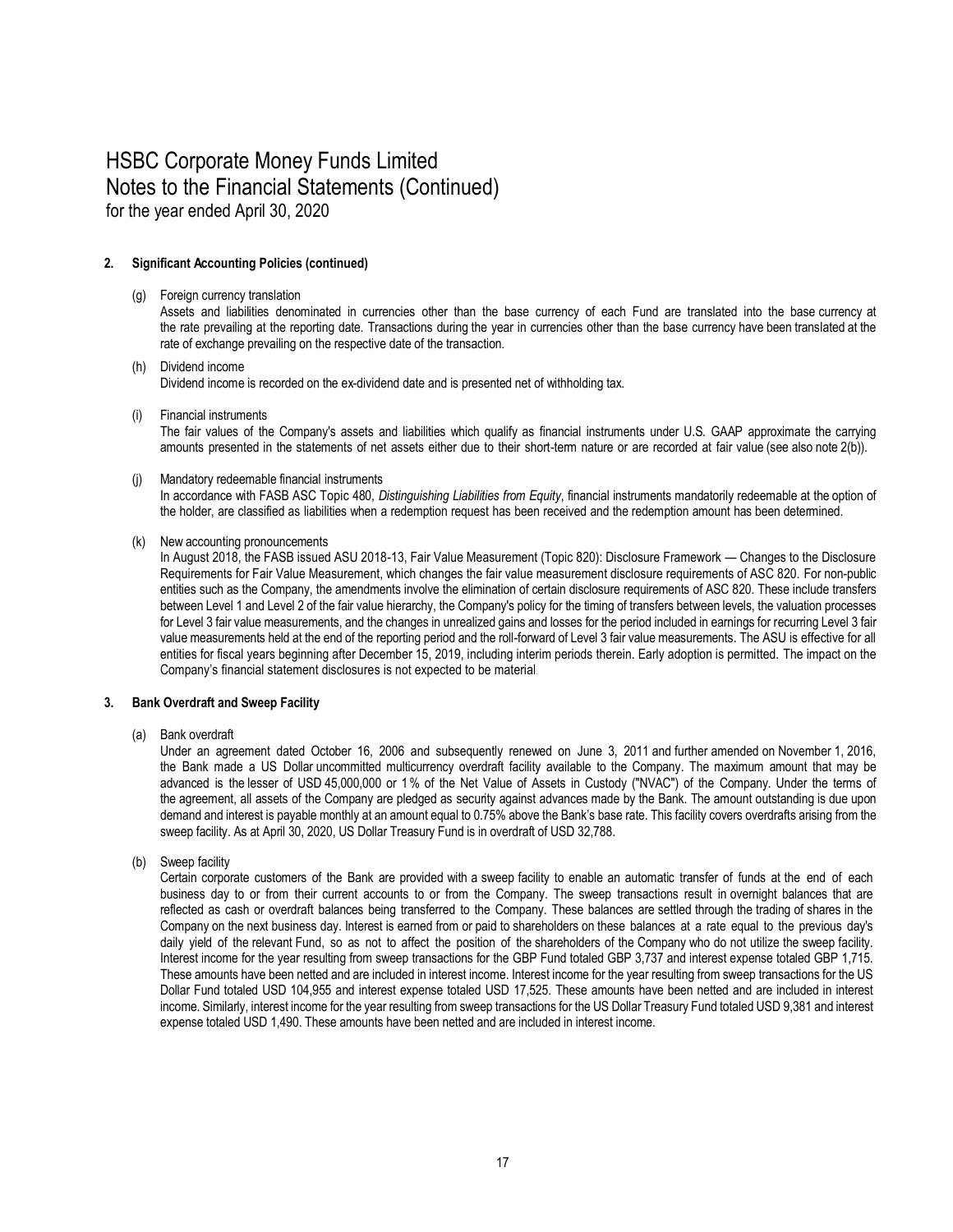#### **4. Manager**

Under the amended management agreement dated February 1, 2006, September 12, 2016, April 23, 2018, June 20, 2018, September 18, 2018 and Prospectus dated February 8, 2020, the Manager is entitled to receive a monthly management fee calculated at a rate of 0.30% for Class A Shares, 0.35% for Class B Shares, 0.20% for Class I Shares and 0.65% for Class R Shares per annum of the average daily values of the net assets of each class of shares of Canadian Dollar Fund, Sterling Fund, US Dollar Fund and 0.25% for Class A Shares, 0.35% for Class B Shares and 0.18% for Class I Shares per annum of the average daily values of the net assets of each class of shares of US Treasury Fund. Effective October 25, 2010, a monthly management fee for Class C Shares is calculated at a rate of 0.12% per annum. With respect to Class A, Class B and Class R Shares, from May 1, 2010 and by amended agreements dated August 15, 2012 and March 5, 2013, on a temporary basis, the Manager may voluntarily reduce a proportion of the management fee for certain classes of the US Dollar Fund, Sterling Fund, Canadian Dollar Fund and US Treasury Fund. The Manager is entitled in its absolute discretion to increase (or decrease) these percentages from time to time up to the maximum management fee permitted under the terms of the agreement of 1% per annum of the average daily values of the net assets of each class of shares.

As of April 30, 2020, the management fees for Class A, Class B, Class C, Class I, Class X and Class R Shares of the US Dollar Fund, Sterling Fund, Canadian Dollar Fund and US Treasury Fund were as follows:

|                       | Canadian                 | Sterling   | US Dollar      | US Treasury    |
|-----------------------|--------------------------|------------|----------------|----------------|
|                       | Dollar Fund              | Fund       | Fund           | Fund           |
|                       | CAD                      | <b>GBP</b> | <b>USD</b>     | <b>USD</b>     |
| <b>Management Fee</b> |                          |            |                |                |
| Class A               | 0.30%                    | 0.30%      | 0.30%          | 0.25%          |
| Class B               | 0.35%                    | 0.35%      | 0.35%          | 0.35%          |
| Class C               | 0.12%                    | 0.12%      | 0.12%          | 0.12%          |
| Class I               | 0.20%                    | 0.20%      | 0.20%          | 0.18%          |
| Class R               | 0.65%                    | 0.65%      | 0.65%          | $\blacksquare$ |
| Class X               | $\overline{\phantom{a}}$ | -          | $\blacksquare$ | $0.05\%$ *     |

\*Rate prior to Class X becoming dormant on July 24, 2019.

The Manager, out of the management fees paid to it for its services provided pursuant to this agreement, shall be responsible for the payment of fees and/or expenses of the Custodian and Administrator of the Company (see also note 14).

#### **5. Administrator**

Under the amended administration agreement dated February 1, 2006, May 20, 2016 and as amended and signed on November 8, 2017 between the Company and HSBC Securities Services (Bermuda) Limited (the "Administrator"), a wholly-owned subsidiary of the Bank, the Administrator agreed to act as secretary, registrar, and accountant to the Company and to provide administrative services to the Company.

The Administrator shall be paid fees by the Company by way of remuneration for its services pursuant to this agreement at such rates as may be agreed from time to time between the Company and the Administrator out of the fees payable to the Manager by the Company.

The Administrator is also entitled to receive from the Company or the Company shall procure that the Manager as its delegate shall pay an amount equal to the out-of-pocket expenses incurred in carrying out its duties.

#### **6. Custodian**

Under the amended custodian agreement dated February 1, 2006, HSBC Institutional Trust Services (Bermuda) Limited (the "Custodian"), a wholly-owned subsidiary of the Bank, was appointed as Custodian for the Company.

The Custodian is entitled to receive fees from the Company for services provided at such rates as may be agreed from time to time between the Company and the Custodian out of the fees payable to the Manager.

The Custodian is also entitled to receive from the Company an amount equal to the out-of-pocket expenses incurred in carrying out its duties.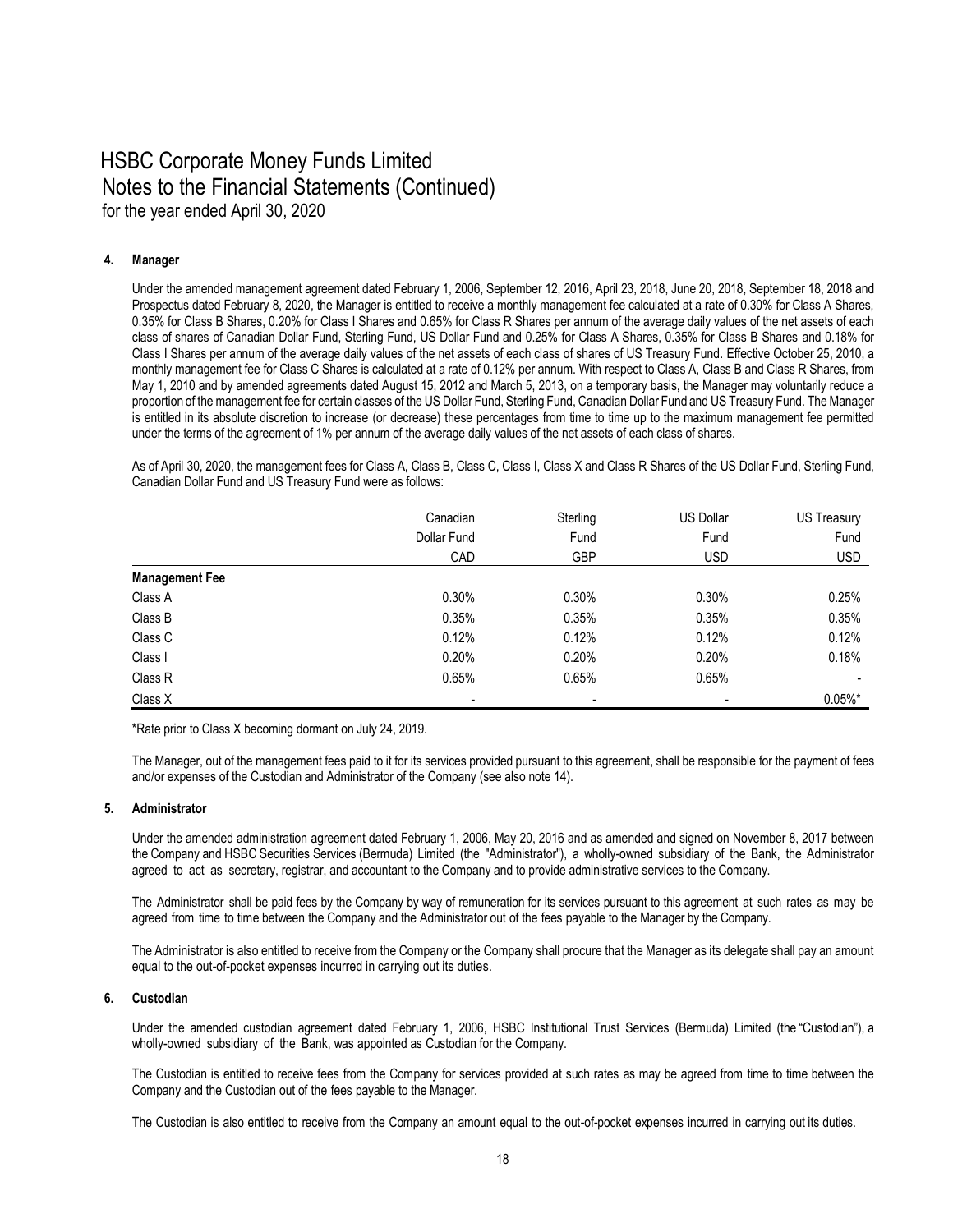#### **7. Taxation**

At the present time, no income, corporation profit, withholding or capital gains taxes are levied in Bermuda and, accordingly, no provision for such taxes has been recorded by the Company. In the event that such taxes are levied, the Company has received an undertaking from the Bermuda Government, under the Exempted Undertaking Tax Protection Act 1966, exempting it from all such taxes until March 31, 2035.

#### **8. Directors' Fees**

Each of the Directors is entitled to receive from the Company a fee at such rate as may be determined from time to time by the Board of Directors, provided such remuneration shall not exceed an aggregate amount of USD 30,000 per annum without prior consent of the Shareholders in a general meeting. The Directors may also be reimbursed for all travel, hotel and other expenses properly incurred by them in attending meetings of the Company. No such fees will be payable where the Director is employed by the Bank or any of its subsidiaries or affiliates.

For the year ended April 30, 2020, Ms. Julie E. McLean received an annual fee of USD 8,500, Mr. L. Anthony Joaquin received directors' fees of USD 6,554 and Ms. Robin Masters received directors' fees of USD 1,876. Mr. Joaquin retired as a Director of the Company on February 7, 2020 and Ms. Masters was appointed as a Director of the Company on February 11, 2020.

#### **9. Related Parties and Directors' Interests**

As at April 30, 2020, the Directors do not have any interests in the Funds except for Ms. Julie E. McLean who held 2.4 million shares in Class A in the US Dollar Fund.

The Manager held 1 share each of Class A and B in the Canadian Dollar Fund, 2 shares of Class I in the Sterling Fund, 10,775,152.92 shares of Class A in the US Dollar Fund and 1 share each of Class C and I in the US Treasury Fund.

HSBC Institutional Trust Services (Bermuda) Limited, Custodian to the Company is a related party, by virtue of it being a wholly owned subsidiary of HSBC Holdings plc.

#### **10. Share Capital**

The present authorized share capital of USD 2,000,000,000 of the Company is divided into 19,999,880,000 voting participating common shares ("Shares") of USD 0.10 par value each and 12,000 non-voting, non-participating founders' shares of USD 1.00 par value each. The Manager holds all founders' shares, nil paid. The founders' shares are not entitled to vote unless there are no other shares in issue, and are not entitled to any dividends. Participating common shares may be subscribed for and redeemed on a daily basis.

The Directors' intention is to declare dividends for all classes of shares in all Funds, except Class R shares, on each dealing day. Dividends are paid monthly and are automatically reinvested in the form of additional shares of the same class, unless the shareholder elects for payment in cash. With respect to Class R shares, shareholders do not receive dividends since their share of income or profits are accumulated and reflected in the daily net asset value per share.

The Company has a policy of maintaining a constant net asset value for the following Funds and Share Classes:

| Canadian Dollar Fund - Class A, B, C | CAD 1.00        |
|--------------------------------------|-----------------|
| Sterling Fund - Class A, B, C, I     | GBP 1.00        |
| US Dollar Fund - Class A, B, C, I    | <b>USD 1.00</b> |
| US Treasury Fund - Class A, B, C, I  | <b>USD 1.00</b> |

Shares of each of the distributing share classes are subject to compulsory redemption automatically as at any dealing day, from time to time in the sole and absolute discretion of the directors, where the applicable distributing share class has suffered a negative yield. Shares of a distributing share class affected by a negative yield event will be redeemed pro-rata across all shareholders in the applicable class. The proceeds of such special redemption will be retained by the Company and will be applied to discharge the applicable shareholder's pro-rata share of such negative yield. Shareholders subject to a special redemption will have no right to receive the proceeds of such special redemption and will cease to have any rights with respect to the shares so redeemed after the close of business on the relevant dealing day as of which the special redemption is affected.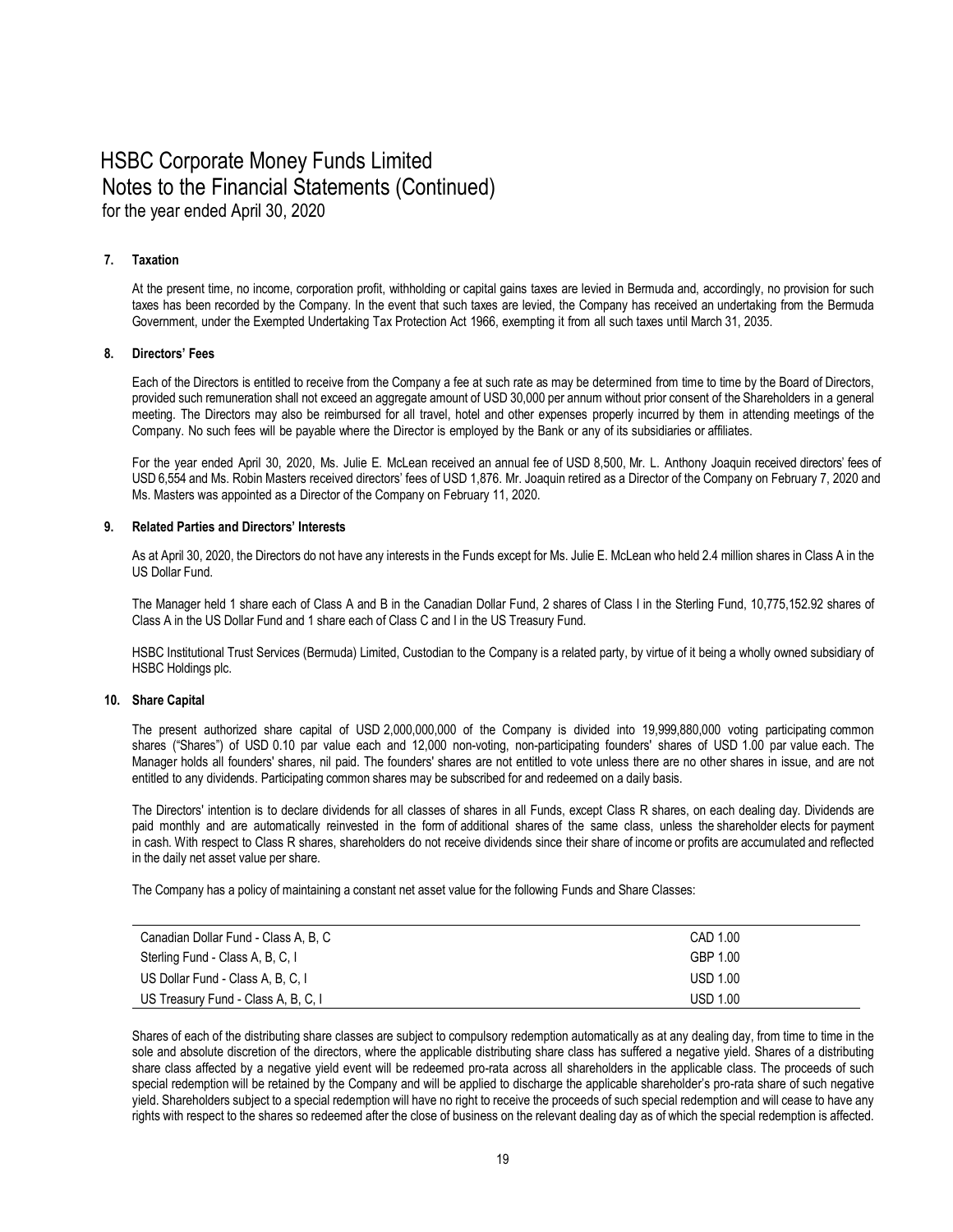#### **10. Share Capital (continued)**

Transactions in the Shares of the Company during the year ended April 30, 2020 are as follows:

|                                        |                       | Canadian              | Canadian                | Canadian                | Canadian                |
|----------------------------------------|-----------------------|-----------------------|-------------------------|-------------------------|-------------------------|
|                                        |                       | <b>Dollar Fund</b>    | Dollar Fund             | Dollar Fund             | Dollar Fund             |
|                                        |                       | Class A               | Class B                 | Class C                 | Class R                 |
| Shares in issue May 1, 2019            |                       | 10,532,796            | 6,939,025               | 1,241,402               | 358,022                 |
| Shares issued during the year          |                       | 27,930,012            | 2,287,958               | 17,873                  | 16,839                  |
| Shares redeemed during the year        |                       | (8,452,300)           | (3,569,817)             |                         | (146, 026)              |
| Shares in issue April 30, 2020         |                       | 30,010,508            | 5,657,166               | 1,259,275               | 228,835                 |
|                                        | <b>Sterling Fund</b>  | <b>Sterling Fund</b>  | Sterling Fund           | <b>Sterling Fund</b>    | <b>Sterling Fund</b>    |
|                                        | Class A               | Class B               | Class C                 | Class I (note 1)        | Class R                 |
| Shares in issue May 1, 2019            | 110,613,933           | 21,487,685            | 107,342,198             |                         | 43,649                  |
| Shares issued during the year/period   | 1,202,304,674         | 8,623,289             | 20,150,235              | 11,002,680              |                         |
| Shares redeemed during the year/period | (1,095,751,858)       | (19, 480, 132)        | (127, 200, 000)         | (11,002,680)            | (8, 748)                |
| Shares in issue April 30, 2020         | 217,166,749           | 10,630,842            | 292,433                 |                         | 34,901                  |
|                                        |                       |                       |                         |                         |                         |
|                                        | <b>US Dollar Fund</b> | <b>US Dollar Fund</b> | <b>US Dollar Fund</b>   | <b>US Dollar Fund</b>   | <b>US Dollar Fund</b>   |
|                                        | Class A               | Class B               | Class C                 | Class I                 | Class R                 |
| Shares in issue May 1, 2019            | 2,775,485,688         | 1,425,010,709         | 2,258,785,158           | 155,425,553             | 1,034,916               |
| Shares issued during the year          | 54,461,615,144        | 9,781,539,173         | 14,291,231,885          | 817.274.729             | 69,047                  |
| Shares redeemed during the year        | (54,268,833,187)      | (9,926,429,449)       | (13,514,862,047)        | (837, 467, 244)         | (525, 589)              |
| Shares in issue April 30, 2020         | 2,968,267,645         | 1,280,120,433         | 3,035,154,996           | 135,233,038             | 578,374                 |
|                                        |                       |                       | <b>US Treasury Fund</b> | <b>US Treasury Fund</b> | <b>US Treasury Fund</b> |
|                                        |                       |                       | Class A                 | Class B                 | Class X (note 1)        |
| Shares in issue May 1, 2019            |                       |                       | 69,018,121              | 2,449,082               | 195,597,405             |
| Shares issued during the year          |                       |                       | 4,525,762,637           |                         | 1,009,201,486           |
|                                        |                       |                       |                         | 89,372,665              |                         |
| Shares redeemed during the year        |                       |                       | (4,388,365,593)         | (87,655,163)            | (1,204,798,891)         |
| Shares in issue April 30, 2020         |                       |                       | 206,415,165             | 4,166,584               |                         |

#### **11. Cost of Investments**

| Cost of investments as at April 30, 2020 |     |               |
|------------------------------------------|-----|---------------|
| Canadian Dollar Fund                     | CAD | 40.999.472    |
| <b>Sterling Fund</b>                     | GBP | 232.236.931   |
| US Dollar Fund                           | USD | 7.425.860.919 |
| US Treasury Fund                         | USD | 210,612,896   |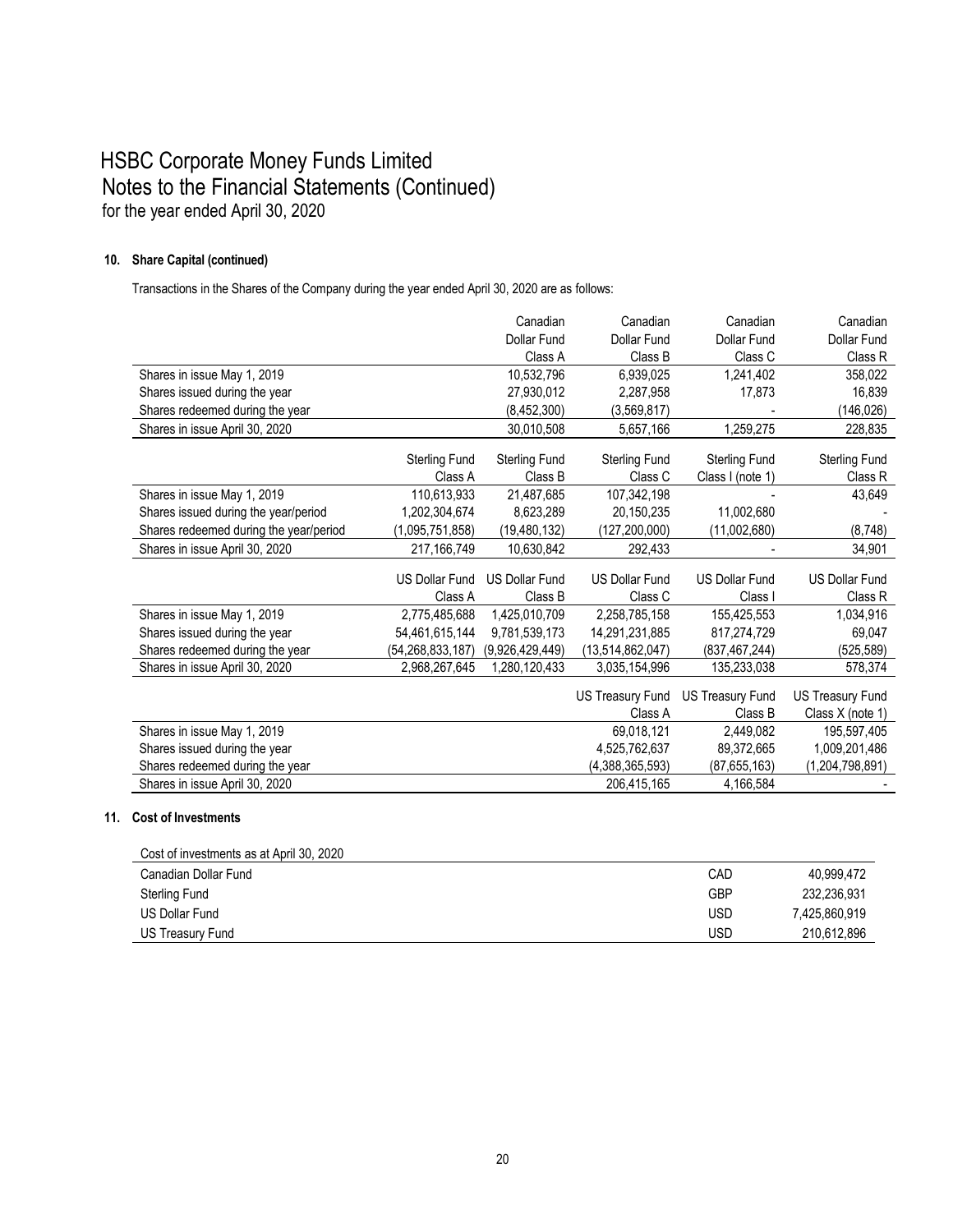#### **12. Financial Instruments and Associated Risks**

#### **Price Risk**

Price risk arises primarily from uncertainty around the future prices of financial instruments held by the Company and represents the loss the Company might incur through holding such instruments in the face of price movements. The Manager allocates the Company's portfolio of investments with a view to minimizing the risk associated with particular countries and industry sectors. Each Fund's overall market position is monitored on a daily basis by the Manager.

#### **CurrencyRisk**

The investments of each Fund are denominated in the related base currency. Therefore, the Funds are not subject to significant currency risk.

#### **Interest Rate Risk**

The Company is exposed to interest rate risk to the extent that the fair value of the Company's financial instruments may fluctuate with movements in interest rates.

#### **LiquidityRisk**

The Company invests in certain sub-funds of HSBC Global Liquidity Funds Plc ("HSBC GLF") and BNY Mellon Liquidity Funds Plc ("BNY MLF") which provide daily redemptions. The Company may invest in debt securities that are not publicly traded or for which there is no liquid market. The Company is exposed to liquidity risk to the extent that it is unable to realize its positions to meet liabilities and redemptions as they fall due (see also note 10). The Manager manages liquidity risk by maintaining sufficient liquid assets to meet liabilities and redemptions as they fall due.

#### **Credit Risk**

Financial assets that potentially expose the Company to credit risk consist primarily of cash, investments, interest and dividends receivable and accounts receivable. The extent of the Company's exposure to credit risk in respect of these financial assets approximates the carrying values as recorded in the statements of assets and liabilities. Credit risk is managed by dealing with reputable counterparties.

#### **COVID-19 Risk**

Beginning in January 2020, global financial markets have experienced and may continue to experience significant volatility resulting from the spread of a novel coronavirus known as COVID-19. Management have considered the general impact resulting from COVID-19 on the Company and have ongoing engagement with its delegates. The delegates have invoked their Business Continuity Plans (BCPs) which are operating effectively allowing the Company to continue to service its client base. The outbreak of COVID-19 has resulted in travel and border restrictions, quarantines, supply chain disruptions, lower consumer demand and general market uncertainty. The effects of COVID-19 have and may continue to adversely affect the global economy, the economies of certain nations and individual issuers, all of which may negatively impact the Company's performance. Given the current degree of market volatility it is not appropriate or practical to quantify the impact to the Company's portfolios. Management continue to closely monitor market conditions taking into account any changes in liquidity or other market volatility and/or restrictions.

#### **Investments in Other Investment Funds**

The investments in other investment funds (the "investee funds") are valued at their fair value. The fair value represents the amount the Company would have received at April 30, 2020 if it had liquidated its investments. The Company has the ability to liquidate its investments periodically depending on the provisions of the respective investee fund's offering documents.

The investee funds in which the Company has invested utilize a variety of financial instruments in their trading strategies including equity and debt securities of both U.S. and foreign issuers, options, futures contracts, forward contracts and swap contracts, which may be denominated in various currencies. Several of these financial instruments contain varying degrees of off-balance sheet risk whereby changes in market values of the securities underlying the financial instruments may be in excess of the amounts recorded on each investee fund's balance sheet. However, due to the nature of the Company's interests in the investee funds, such risks are limited to the Company's capital balance in each investee fund.

As of April 30, 2020, all Funds have investments in certain sub-funds of HSBC GLF, a related party managed by HSBC Global Asset Management (UK) Limited in connection with HSBC Canadian Dollar Liquidity Fund, HSBC Sterling Liquidity Fund, HSBC US Dollar Liquidity Fund and HSBC US Treasury Liquidity Fund. The US Treasury Fund also has an investment in BNY Mellon U.S. Treasury Fund, a sub-fund of BNY Mellon Liquidity Funds Plc.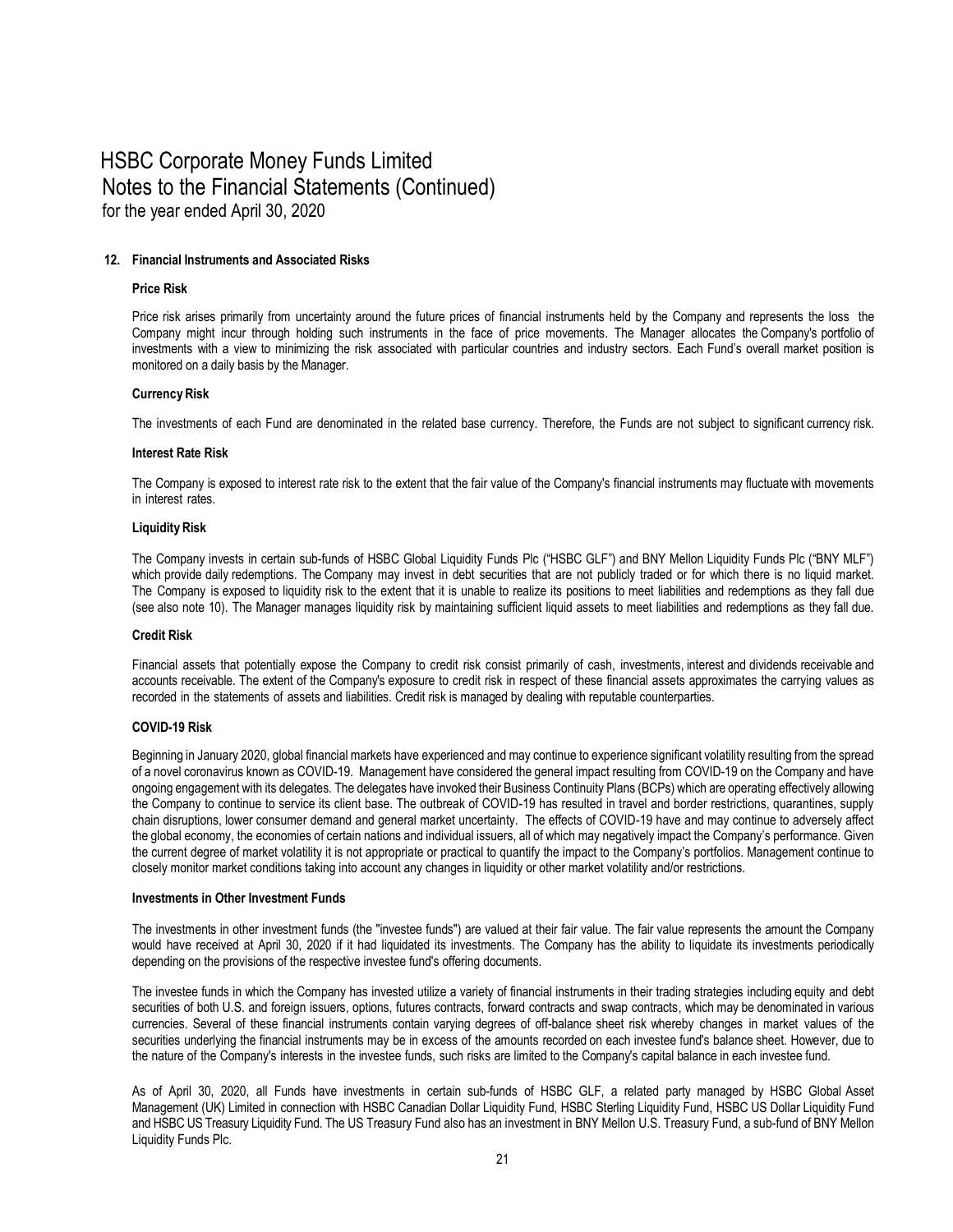#### **12. Financial Instruments and Associated Risks (continued)**

#### **Investments in Other Investment Funds (continued)**

The objective of HSBC GLF and BNY MLF is described for each sub-fund as follows:

#### *HSBC Canadian Dollar Liquidity Fund*

The investment objective of the HSBC Canadian Dollar Liquidity Fund is to provide investors with security of capital and daily liquidity together with an investment return which is comparable to normal Canadian Dollar denominated money market interest rates.

#### *HSBC Sterling Liquidity Fund*

The investment objective of the HSBC Sterling Liquidity Fund is to provide investors with security of capital and daily liquidity together with an investment return which is comparable to normal Sterling denominated money market interest rates.

#### *HSBC US Dollar Liquidity Fund*

The investment objective of the HSBC US Dollar Liquidity Fund is to provide investors with security of capital and daily liquidity together with an investment return which is comparable to normal US Dollar denominated money market interest rates.

#### *HSBC US Treasury Liquidity Fund*

The investment objective of the HSBC US Treasury Liquidity Fund is to provide investors with security of capital and daily liquidity together with targeting an investment return which is comparable to normal, short dated US Dollar denominated US Treasury returns.

#### *BNY Mellon US Treasury Fund*

The investment objective of the BNY Mellon US Treasury Fund is to provide investors with as high a level of current income in US Dollar terms as is consistent with the preservation of capital in US Dollar terms and the maintenance of liquidity.

The following table summarizes the proportionate share of investments of HSBC GLF – HSBC Sterling Liquidity Fund of which the Sterling Fund's proportionate share is greater than 5% of the Sterling Fund's net assets:

| Description                                                   | Nominal Value<br><b>GBP</b> | Fair Value<br><b>GBP</b> | % of Sterling<br>Fund's<br>Net |
|---------------------------------------------------------------|-----------------------------|--------------------------|--------------------------------|
|                                                               |                             |                          |                                |
| Acoss 0.00% - 0.28% due 14/05/2020 - 04/06/2020               | 11.811.193                  | 11.809.724               | 5.16%                          |
| BCo Santander SA 0.10% 01/05/2020                             | 17.591.139                  | 17.591.139               | 7.69%                          |
| Bred 0.09% - 0.77% due 01/05/2020 - 03/09/2020                | 15.094.705                  | 15.959.177               | 6.97%                          |
| Mizuho Bank 0.08% - 0.77% due 01/05/2020 - 11/06/2020         | 19.475.904                  | 19.475.952               | 8.51%                          |
| Nationwide Building Society 0.05% 01/05/2020                  | 12.565.099                  | 12.565.099               | 5.49%                          |
| Qatar National Bank 0.18% - 0.23% due 04/05/2020 - 11/05/2020 | 12,313,798                  | 12,313,407               | 5.38%                          |

The following table summarizes the proportionate share of investments of HSBC GLF – HSBC US Dollar Liquidity Fund of which the US Dollar Fund's proportionate share is greater than 5% of the US Dollar Fund's net assets:

| Description                                                   | Nominal Value<br>USD | Fair Value<br>USD | % of US Dollar<br>Fund's<br>Net Assets |
|---------------------------------------------------------------|----------------------|-------------------|----------------------------------------|
| Banco Santander 0.07% - 1.63% due 01/05/2020 - 27/07/2020     | 432.326.862          | 432.296.518       | 5.82%                                  |
| Crédit Agricole 0.03% - 1.84% due 01/05/2020 - 24/02/2021     | 522.138.332          | 521.796.373       | 7.02%                                  |
| Mizuho Financial Group 0.06% 01/05/2020                       | 459.628.813          | 459.628.813       | 6.19%                                  |
| United States Treasury Bill 0.00% due 12/05/2020 - 09/07/2020 | 587.175.809          | 587.059.431       | 7.89%                                  |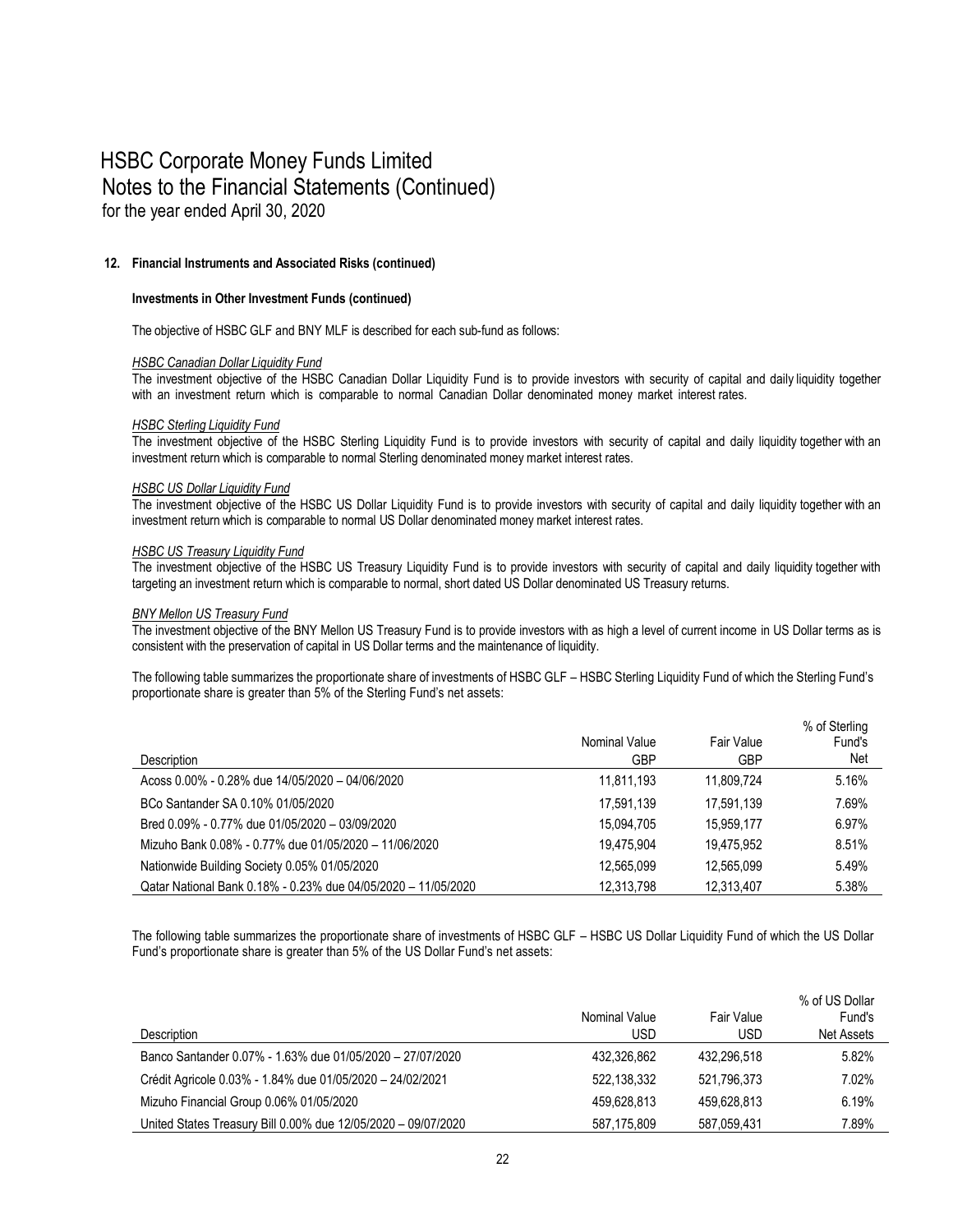#### **12. Financial Instruments and Associated Risks (continued)**

#### **Investments in Other Investment Funds (continued)**

The following table summarizes the proportionate share of investments of HSBC GLF – HSBC Canadian Dollar Liquidity Fund of which the Canadian Dollar Liquidity Fund's proportionate share is greater than 5% of the Canadian Dollar Fund's net assets:

| Description                                              | Nominal Value<br>CAD | Fair Value<br>CAD | % of Canadian<br>Dollar Fund's<br>Net Assets |
|----------------------------------------------------------|----------------------|-------------------|----------------------------------------------|
|                                                          |                      |                   |                                              |
| Canadian Treasury Bill 0.00% due 14/05/2020 - 17/09/2020 | 9.878.946            | 9.876.182         | 24.08%                                       |
| Crédit Agricole 0.20% 01/05/2020                         | 3.879.586            | 3.879.586         | 9.46%                                        |
| National Bank of Canada 0.20% 01/05/2020                 | 3.999.573            | 3.999.573         | 9.75%                                        |
| Societe Generale 0.10% 01/05/2020                        | 3.959.577            | 3.959.577         | 9.66%                                        |

The following table summarizes the proportionate share of investments of HSBC GLF – HSBC US Treasury Liquidity Fund of which the US Treasury Fund's proportionate share is greater than 5% of the US Treasury Fund's net assets:

|                                                                  |               |            | % of US    |
|------------------------------------------------------------------|---------------|------------|------------|
|                                                                  |               |            | Treasury   |
|                                                                  | Nominal Value | Fair Value | Fund's     |
| Description                                                      | <b>USD</b>    | <b>USD</b> | Net Assets |
| BNP Paribas 0.03% 01/05/2020                                     | 14,201,982    | 14,201,982 | 6.74%      |
| Bank of Montreal 0.02% 01/05/2020                                | 12,086,793    | 12,086,793 | 5.74%      |
| Crédit Agricole 0.02% 01/05/2020                                 | 19,641,039    | 19,641,039 | 9.33%      |
| Standard Chartered Bank 0.02% 01/05/2020                         | 12,086,793    | 12,086,793 | 5.74%      |
| United States Treasury FRN 31/07/2020 - 31/10/2020               | 58,923,116    | 58,912,566 | 27.98%     |
| United States Treasury Bill 0.00% 12/05/2020 - 05/11/2020        | 83,096,702    | 83.062.254 | 39.44%     |
| United States Cash Management Bill 0.00% 21/07/2020 - 15/09/2020 | 10.575.944    | 10.570.087 | $5.02\%$   |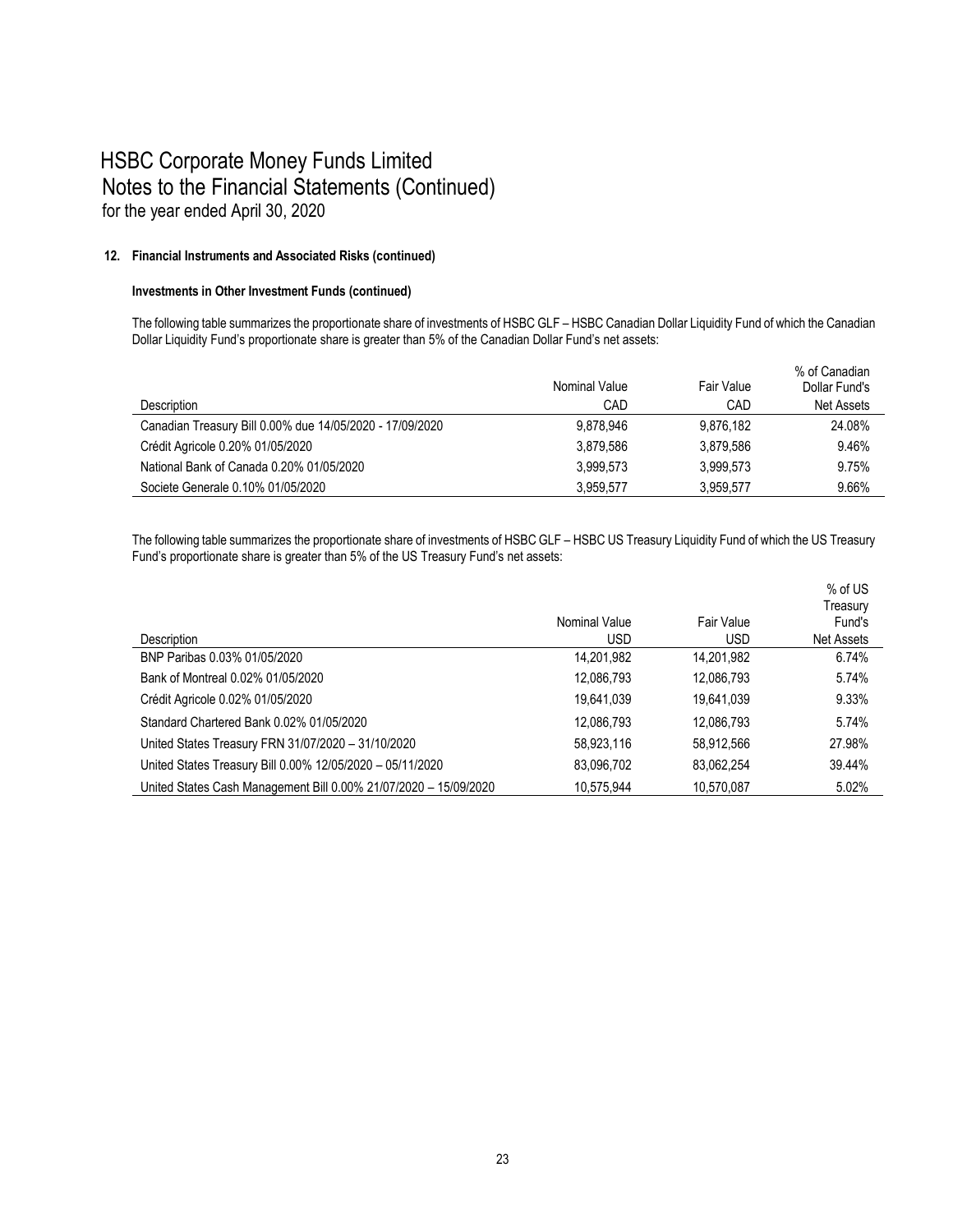#### **12. Financial Instruments and Associated Risks (continued)**

#### **Investments in Other Investment Funds (continued)**

Summarized financial information pertaining to the relevant HSBC GLF sub-fund based on its April 30, 2020 audited financial statements is as follows:

|                                                      | <b>HSBC Canadian</b>  | <b>HSBC Sterling</b>  | <b>HSBC US Dollar</b> | <b>HSBC US Treasury</b> |
|------------------------------------------------------|-----------------------|-----------------------|-----------------------|-------------------------|
|                                                      | Dollar Liquidity Fund | <b>Liquidity Fund</b> | <b>Liquidity Fund</b> | <b>Liquidity Fund</b>   |
|                                                      | CAD                   | <b>GBP</b>            | <b>USD</b>            | <b>USD</b>              |
| <b>Current assets</b>                                |                       |                       |                       |                         |
| Cash and cash equivalents                            | 127,885               | 70,732                | 145,171               | 25,049                  |
| Financial assets at fair value                       |                       |                       |                       |                         |
| through profit and loss                              | 102,436,807           | 9,733,874,545         | 32,521,137,826        | 766,877,663             |
| Accrued interest income                              | 3,501                 | 2,260,388             | 18,458,340            | 265,033                 |
| <b>Total assets</b>                                  | 102,568,193           | 9,736,205,665         | 32,539,741,337        | 767,167,745             |
|                                                      |                       |                       |                       |                         |
| Liabilities                                          |                       |                       |                       |                         |
| Due to broker                                        |                       | 491,955,523           | 209,887,722           | 69,980,429              |
| Accrued management fees                              | 6,490                 | 912,089               | 2,218,413             | 82,525                  |
| Distributions payable                                | 52.084                | 1,989,295             | 15,209,581            | 103,042                 |
| <b>Total liabilities</b>                             | 58,574                | 494,856,907           | 227,315,716           | 70,165,996              |
| Net assets                                           | 102,509,619           | 9,241,348,758         | 32,312,425,621        | 697,001,749             |
|                                                      |                       |                       |                       |                         |
|                                                      | <b>HSBC Canadian</b>  | <b>HSBC Sterling</b>  | <b>HSBC US Dollar</b> | <b>HSBC US Treasury</b> |
|                                                      | Dollar Liquidity Fund | <b>Liquidity Fund</b> | <b>Liquidity Fund</b> | <b>Liquidity Fund</b>   |
|                                                      | CAD                   | <b>GBP</b>            | <b>USD</b>            | USD                     |
| Income                                               |                       |                       |                       |                         |
| Interest income                                      | 1,798,620             | 54,945,233            | 623,483,130           | 7,654,042               |
| Net gain on financial assets and liabilities at fair |                       |                       |                       |                         |
| value through profit or loss                         | 34,431                | 413,391               | 3,916,180             |                         |
| Expenses                                             |                       |                       |                       |                         |
| Management fees                                      | (107, 083)            | (8,602,706)           | (28, 938, 594)        | (669, 259)              |
| Other expenses                                       |                       |                       |                       |                         |
| Net investment income from                           |                       |                       |                       |                         |
| operations before finance costs                      | 1,725,968             | 46,755,918            | 598,460,716           | 6,984,783               |
| Finance costs                                        |                       |                       |                       |                         |
| Bank interest expense                                |                       | 106                   | 73                    |                         |
| Distribution to holders of                           |                       |                       |                       |                         |
| redeemable participating shares                      |                       |                       |                       |                         |
| Paid                                                 | 1,617,402             | 42,043,663            | 536,105,583           | 6,881,741               |
| Payable                                              | 52,084                | 1,989,295             | 15,209,581            | 103,042                 |
|                                                      | 1,669,486             | 44,033,064            | 551,315,237           | 6,984,783               |
| Change in net assets                                 |                       |                       |                       |                         |
| attributable to holders of                           |                       |                       |                       |                         |
| redeemable participating shares                      | 56,482                | 2,722,854             | 47, 145, 479          |                         |
|                                                      |                       |                       |                       |                         |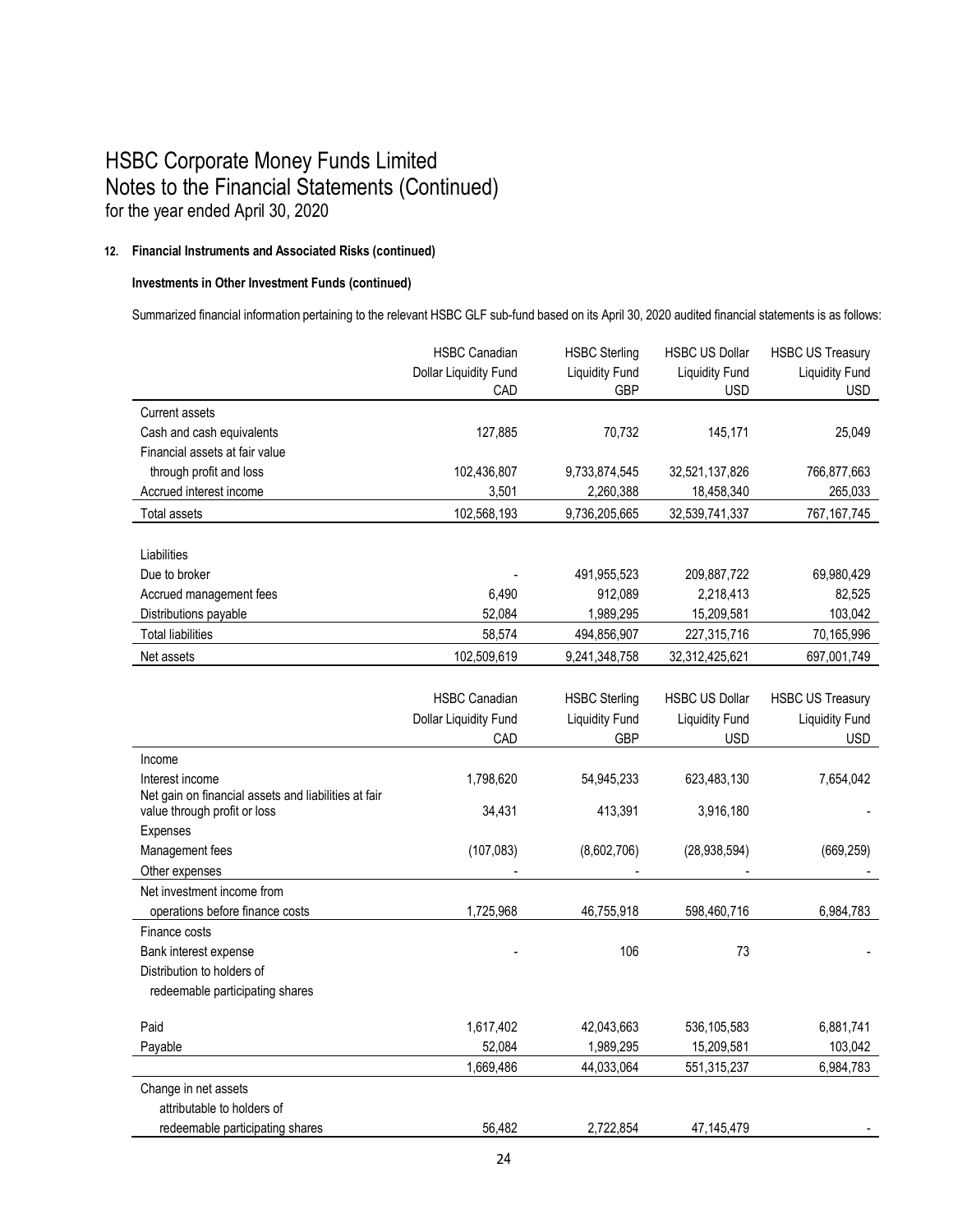#### **12. Financial Instruments and Associated Risks (continued)**

#### **Investments in Other Investment Funds (continued)**

|                                           | <b>HSBC Canadian</b>  | <b>HSBC Sterling</b> | <b>HSBC US Dollar</b> | <b>HSBC US Treasury</b> |
|-------------------------------------------|-----------------------|----------------------|-----------------------|-------------------------|
|                                           | Dollar Liquidity Fund | Liquidity Fund       | Liquidity Fund        | <b>Liquidity Fund</b>   |
| <b>Investment Assets</b>                  | % of Net Assets       | % of Net Assets      | % of Net Assets       | % of Net Assets         |
| Debt Investments                          |                       |                      |                       |                         |
| <b>Bankers Acceptances</b>                | 17.57%                |                      |                       |                         |
| <b>Certificates of Deposit</b>            | 5.41%                 | 38.03%               | 21.86%                |                         |
| <b>Commercial Paper</b>                   | 13.93%                | 27.60%               | 43.98%                |                         |
| Corporate Bonds                           | 2.50%                 |                      | 0.16%                 |                         |
| <b>Floating Rate Notes</b>                |                       | 3.38%                | 1.94%                 | 27.97%                  |
| Government Bonds                          |                       |                      |                       |                         |
| Reverse Repurchase Agreements/ Repurchase |                       |                      |                       |                         |
| Agreements                                |                       |                      |                       | 33.29%                  |
| <b>Time Deposits</b>                      | 28.88%                | 32.54%               | 22.64%                |                         |
| <b>Treasury Bills</b>                     | 31.64%                | 3.78%                | 10.07%                | 44.46%                  |
| <b>Treasury Notes/Bonds</b>               |                       |                      |                       | 4.31%                   |
| Total investment assets                   | 99.93%                | 105.33%              | 100.65%               | 110.03%                 |

Complete information about the underlying investments held by BNY Mellon US Treasury Fund is not readily available, so it is unknown whether the BNY Mellon US Treasury Fund holds any single investment whereby the Company's proportionate share exceeds 5% of the Company's net assets at April 30, 2020.

The Company and HSBC GLF are related parties by virtue of having managers that are under common control.

The Company earned dividend income from the HSBC GLF funds and BNY Mellon Liquidity Fund of CAD 553,872 in the Canadian Dollar Fund, USD 144,964,253 in the US Dollar Fund, GBP 1,507,461 in the Sterling Fund and USD 3,767,111 in the US Treasury Fund.

Investors should refer to HSBC GLF's and BNY MLF's audited financial statements and prospectus for more detailed information.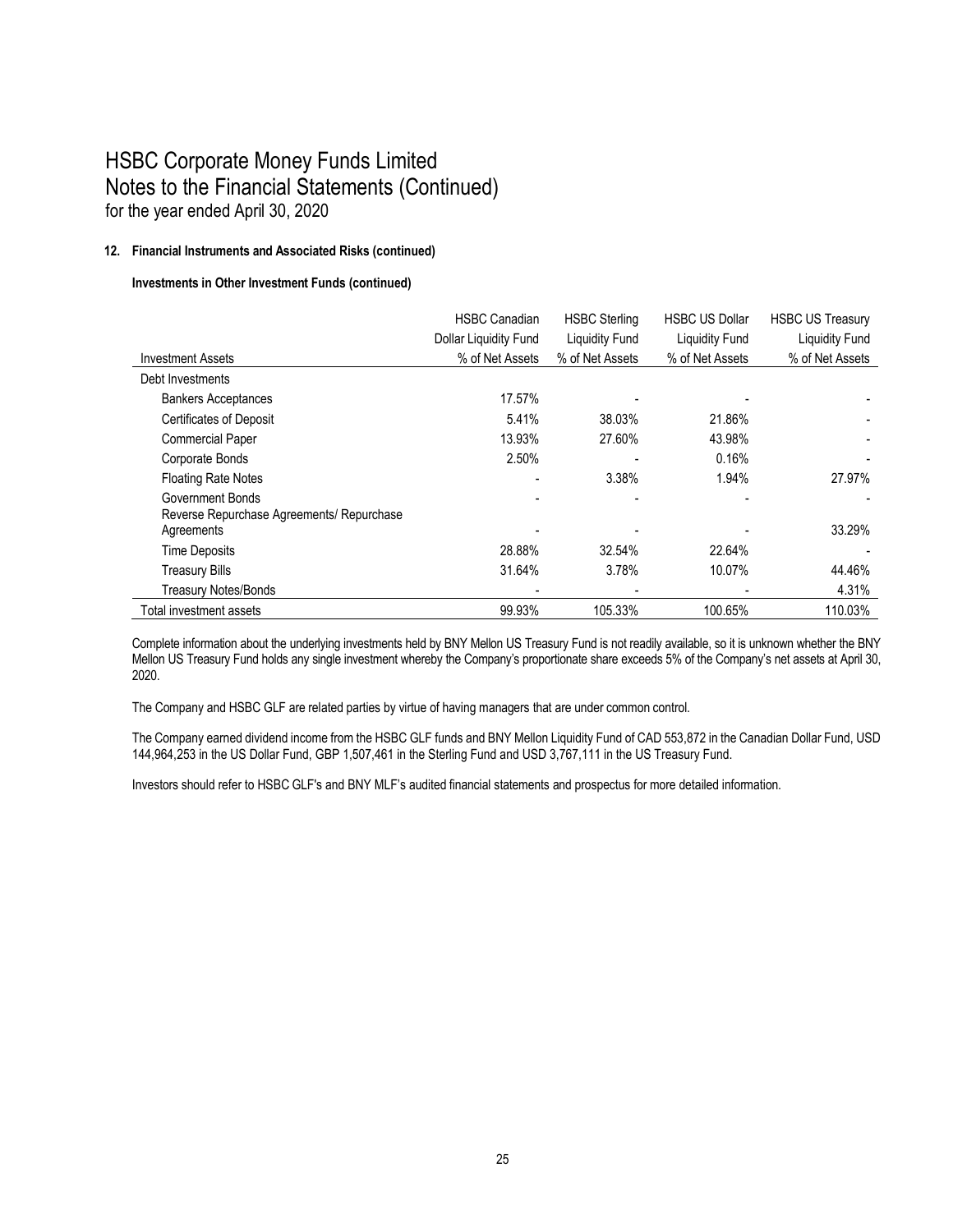#### **13. Dividends**

The table below reflects the dividends declared during the year and dividends payable as at April 30, 2020.

|                            | Canadian    | Sterling   | <b>US Dollar</b> | US Treasury |
|----------------------------|-------------|------------|------------------|-------------|
|                            | Dollar Fund | Fund       | Fund             | Fund        |
|                            | CAD         | <b>GBP</b> | <b>USD</b>       | <b>USD</b>  |
| <b>Dividends Declared</b>  |             |            |                  |             |
| Class A dividends declared | 261,179     | 707,946    | 53,849,831       | 2,303,743   |
| Class B dividends declared | 85,785      | 66,760     | 20,165,023       | 51,266      |
| Class C dividends declared | 17,835      | 146,063    | 49,919,740       |             |
| Class I dividends declared |             | 4,419      | 3,216,358        |             |
| Class X dividends declared |             |            |                  | 945,844     |
| Total dividends declared   | 364,799     | 925,188    | 127,150,952      | 3,300,853   |
|                            |             |            |                  |             |
| <b>Dividends Payable</b>   |             |            |                  |             |
| Class A dividends payable  | 1,073       |            | 30,005           | 71          |
| Class B dividends payable  |             | 152        | 9,949            | 2           |
| Class C dividends payable  | 13          |            | 44,756           |             |
| Class I dividends payable  | 19          |            | 2,176            |             |
| Class X dividends payable  |             |            |                  | 10          |
| Total dividends payable    | 1.105       | 153        | 86.886           | 83          |

#### **14. Management Fees**

|                         | Canadian    | Sterling   | <b>US Dollar</b> | US Treasury |
|-------------------------|-------------|------------|------------------|-------------|
|                         | Dollar Fund | Fund       | Fund             | Fund        |
|                         | CAD         | <b>GBP</b> | <b>USD</b>       | <b>USD</b>  |
| Class A management fees | 65.365      | 478.144    | 9.627.129        | 427,894     |
| Class B management fees | 24.879      | 55,356     | 4,262,654        | 14.195      |
| Class C management fees | 1.503       | 25.110     | 3,232,629        |             |
| Class I management fees |             | 1.455      | 357,601          |             |
| Class X management fees |             |            |                  | 20,822      |
| Class R management fees | 29,293      | 4,767      | 87.515           |             |
| Total management fees   | 121,040     | 564,832    | 17,567,528       | 462,911     |
| Management fees payable | 11,479      | 55,037     | 1,646,007        | 37,942      |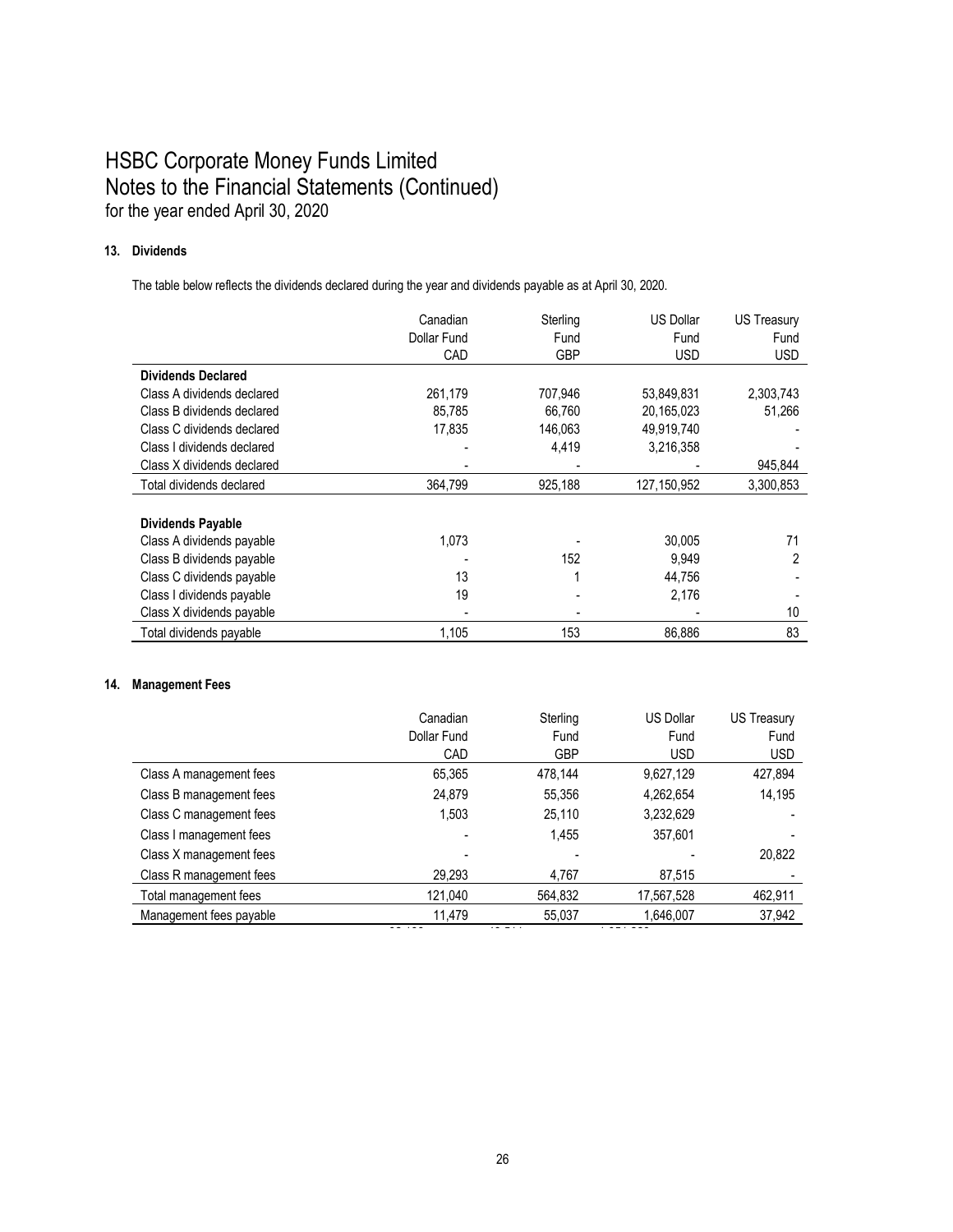#### **15. Schedule of Financial Highlights**

## **Schedule of Financial Highlights for Canadian Dollar Fund**

| for year ended April 30, 2020                 |            |           | CAD       |           |
|-----------------------------------------------|------------|-----------|-----------|-----------|
|                                               | Class A    | Class B   | Class C   | Class R   |
|                                               |            |           |           |           |
| Selected per share data                       |            |           |           |           |
| Net asset value at beginning of the year      | 1.0000     | 1.0000    | 1.0000    | 17.6791   |
| Income from investment operations             |            |           |           |           |
| Net investment income                         | 0.0125     | 0.0120    | 0.0143    | 0.1595    |
| Less distributions from net investment income | (0.0125)   | (0.0120)  | (0.0143)  |           |
|                                               |            |           |           |           |
| Net asset value at end of the year            | 1.0000     | 1.0000    | 1.0000    | 17.8386   |
| Total return                                  | 1.25%      | 1.20%     | 1.43%     | $0.90\%$  |
| Ratios to average net assets                  |            |           |           |           |
|                                               |            |           |           |           |
| Total expenses                                | 0.38%      | 0.43%     | 0.20%     | 0.73%     |
| Net investment income                         | 1.20%      | 1.21%     | 1.43%     | 0.91%     |
| Supplemental data                             |            |           |           |           |
| Net assets at end of the year                 | 30,010,508 | 5,657,166 | 1,259,275 | 4,082,122 |
|                                               |            |           |           |           |

#### **Schedule of Financial Highlights for Sterling Fund**

| for the year ended April 30, 2020               |             | <b>GBP</b> |          |                  |         |
|-------------------------------------------------|-------------|------------|----------|------------------|---------|
|                                                 | Class A     | Class B    | Class C  | Class I (note 1) | Class R |
|                                                 |             |            |          |                  |         |
| Selected per share data                         |             |            |          |                  |         |
| Net asset value at beginning of the year/period | 1.0000      | 1.0000     | 1.0000   | 1.0000           | 20.6737 |
| Income from investment operations               |             |            |          |                  |         |
| Net investment income                           | 0.0046      | 0.0041     | 0.0064   | 0.0031           | 0.0282  |
| Less distributions from net investment income   | (0.0046)    | (0.0041)   | (0.0064) | (0.0031)         |         |
|                                                 |             |            |          |                  |         |
| Net asset value at end of the year/period       | 1.0000      | 1.0000     | 1.0000   | 1.0000           | 20.7019 |
| Total return                                    | 0.46%       | 0.41%      | 0.64%    | 0.31%            | 0.14%   |
| Ratios to average net assets                    |             |            |          |                  |         |
| Total expenses                                  | 0.31%       | $0.36\%$   | 0.13%    | 0.21%            | 0.64%   |
| Net investment income                           | 0.44%       | 0.42%      | 0.70%    | 0.60%            | 0.14%   |
| Supplemental data                               |             |            |          |                  |         |
| Net assets at end of the year/period            | 217,166,749 | 10,630,842 | 292.433  |                  | 722,522 |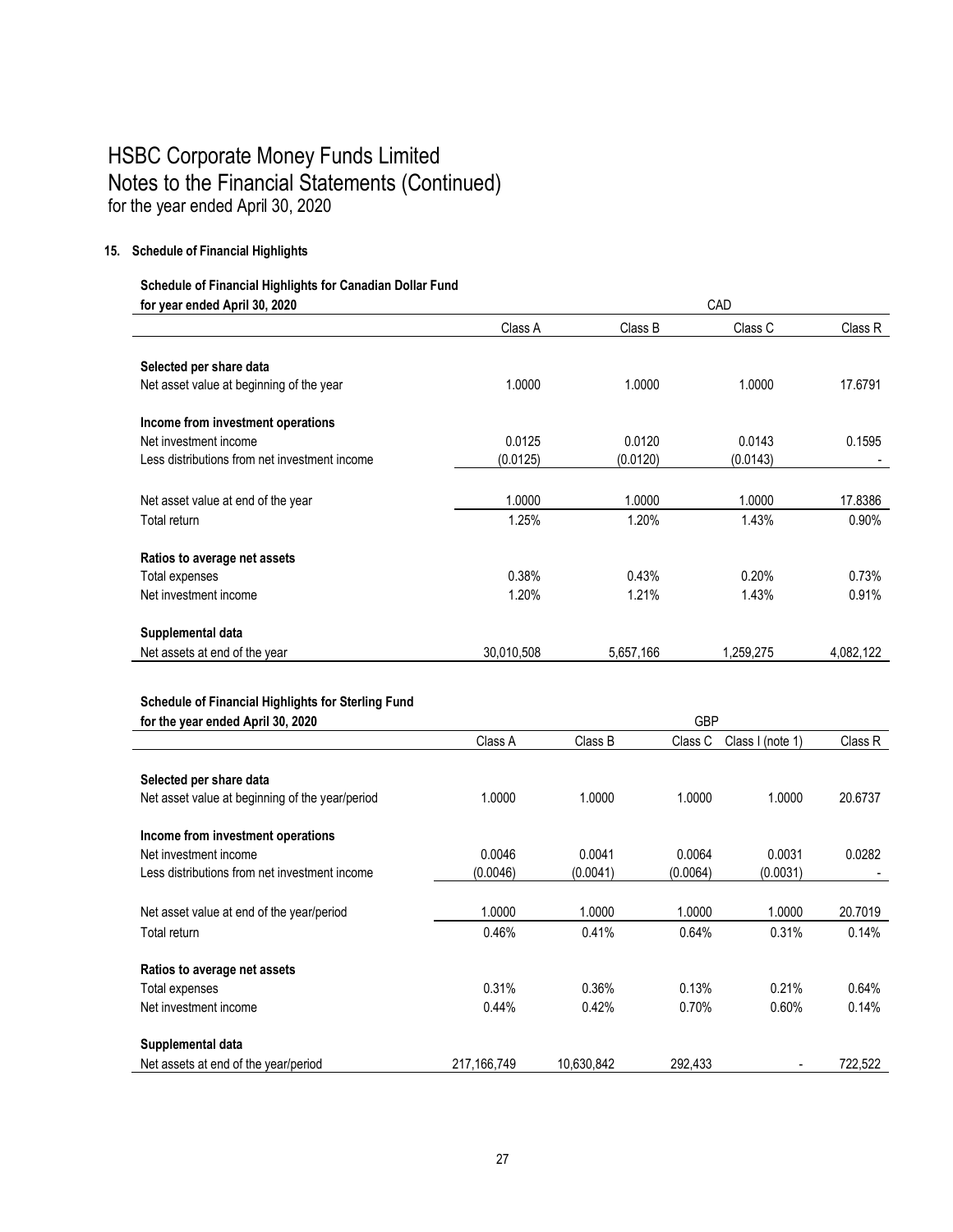#### **15. Schedule of Financial Highlights (continued)**

## **Schedule of Financial Highlights for US Dollar Fund**

| for year ended April 30, 2020                 | USD           |               |               |             |            |
|-----------------------------------------------|---------------|---------------|---------------|-------------|------------|
|                                               | Class A       | Class B       | Class C       | Class I     | Class R    |
|                                               |               |               |               |             |            |
| Selected per share data                       |               |               |               |             |            |
| Net asset value at beginning of the year      | 1.0000        | 1.0000        | 1.0000        | 1.0000      | 18.0174    |
| Income from investment operations             |               |               |               |             |            |
| Net investment income                         | 0.0172        | 0.0167        | 0.0190        | 0.0182      | 0.2487     |
| Less distributions from net investment income | (0.0172)      | (0.0167)      | (0.0190)      | (0.0182)    |            |
|                                               |               |               |               |             |            |
| Net asset value at end of the year            | 1.0000        | 1.0000        | 1.0000        | 1.0000      | 18.2661    |
| Total return                                  | 1.72%         | 1.67%         | 1.90%         | 1.82%       | 1.38%      |
| Ratios to average net assets                  |               |               |               |             |            |
| Total expenses                                | 0.30%         | 0.35%         | 0.12%         | 0.20%       | 0.65%      |
| Net investment income                         | 1.67%         | 1.67%         | 1.86%         | 1.82%       | 1.46%      |
| Supplemental data                             |               |               |               |             |            |
| Net assets at end of the year                 | 2,968,267,645 | 1,280,120,433 | 3,035,154,996 | 135.233.038 | 10.564.597 |

### **Schedule of Financial Highlights for US Treasury Fund**

| for year ended April 30, 2020                 | <b>USD</b>  |           |                     |  |
|-----------------------------------------------|-------------|-----------|---------------------|--|
|                                               | Class A     | Class B   | Class X<br>(note 1) |  |
| Selected per share data                       |             |           |                     |  |
| Net asset value at beginning of the year      | 1.0000      | 1.0000    | 1.0000              |  |
| Income from investment operations             |             |           |                     |  |
| Net investment income                         | 0.0145      | 0.0136    | 0.0052              |  |
| Less distributions from net investment income | (0.0145)    | (0.0136)  | (0.0052)            |  |
|                                               |             |           |                     |  |
| Net asset value at end of the year/period     | 1.0000      | 1.0000    | 1.0000              |  |
| Total return                                  | 1.45%       | 1.36%     | 0.52%               |  |
| Ratios to average net assets                  |             |           |                     |  |
| Total expenses                                | 0.25%       | 0.34%     | $0.06\%$            |  |
| Net investment income                         | 1.35%       | 1.21%     | 2.27%               |  |
| Supplemental data                             |             |           |                     |  |
| Net assets at end of the year/period          | 206,415,165 | 4,166,584 |                     |  |

*An individual shareholder's return may vary from the above, based on the timing of subscriptions and redemptions.*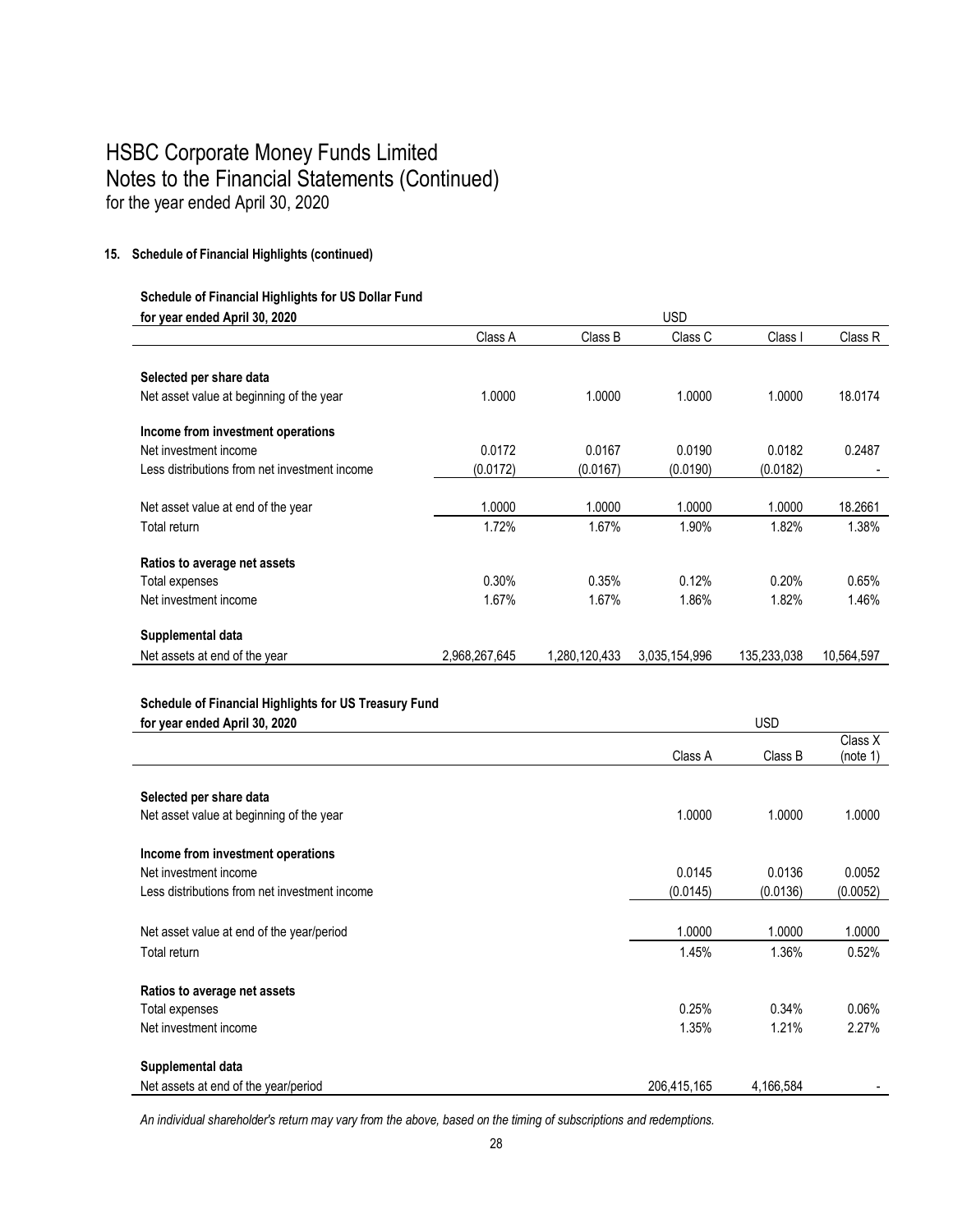#### **16. Commitments and Contingencies**

In the normal course of operations, the Company enters into contracts that contain a variety of representations and warranties which provide general indemnifications. The Company's maximum exposure under these arrangements is unknown as this would involve future claims that may be made against the Company that have not yet occurred. However, based on experience, the Company expects the risk of loss to be remote.

#### **17. Subsequent Events**

Management have assessed and evaluated all subsequent events arising from the date of the statements of assets and liabilities up until September 24, 2020 and have determined that there are no material events other than those disclosed below that would require disclosure in the Company's financial statements through this date.

Subsequent to year end given the falling interest rate environment and the impact this has had on the Company's yield, the Manager waived a portion of its management fee which is in line with the management agreement. For the period May 1, 2020 to July 31, 2020, management fees have been waived for Canadian Dollar Fund Class A, B and R, USD Dollar Fund A, B and R, Sterling Fund Class A, B and R and US Treasury Fund Class A and B shares which amount to USD 165,263.

Subsequent to April 30, 2020, there were net capital activities of USD (959,172,829) for US Dollar Fund, USD 96,621,082 for US Treasury Fund, CAD (1,855,887) for Canadian Dollar Fund and GBP 214,003,321 for Sterling Fund.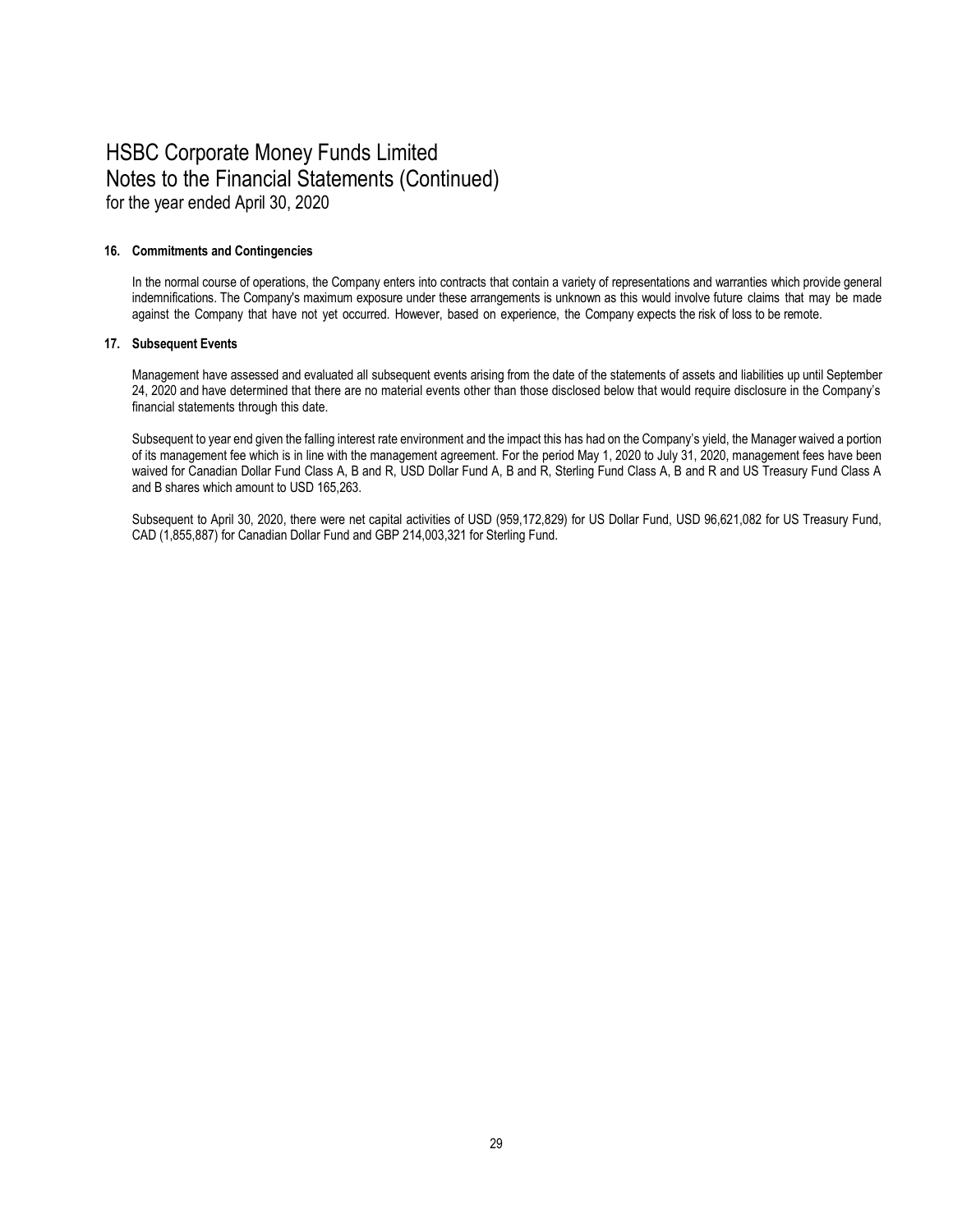### HSBC Corporate Money Funds Limited Management and Administration for the year ended April 30, 2020

#### **Directors and Officers Banker**

Paul Dawe, President **HSBC Bank Bermuda Limited HSBC Bank Bermuda Limited** Chief Operating Officer 37 Front Street HSBC Global Asset Management **Hamilton HM** 11, Bermuda USA

Faith Outerbridge, Vice President HSBC Bank Bermuda Limited 37 Front Street

L Anthony Joaquin, Director (Resigned: February 7, 2020) Retired Managing Partner **Auditors Auditors** Ernst & Young

Julie E. McLean, Director Crown House Crown House Conyers 4 Par-la-Ville Road

Anthony T. Riker, Director Vice President **Legal Advisers** HSBC Bank Bermuda Limited

Robin Masters, Director (Appointed: February 11, 2020)<br>Non-Executive Director (Cappointed: February 11, 2020) 2 Church Street Non-Executive Director Bermuda Monetary Authority **Hamilton HM** 11, Bermuda

HSBC Securities Services (Bermuda) Limited Cohort Limited Cohort Limited 37 Front Street Cedar House, 5th Floor Hamilton HM 11, Bermuda **41 Cedar Avenue** 

#### **Manager**

HSBC Global Asset Management (Bermuda) Limited 37 Front Street Telephone: (441) 299-6900 Hamilton HM 11, Bermuda Facsimile: (441) 299-6061

#### **Custodian**

HSBC Institutional Trust Services (Bermuda) Limited 37 Front Street Telephone: (441) 299-5900 Hamilton HM 11, Bermuda Facsimile: (441) 299-6537

#### **Administrator**

Head of Global Asset Management **HSBC Securities Services (Bermuda) Limited** HSBC Securities Services (Bermuda) Limited Hamilton HM 11, Bermuda

KPMG Audit Limited Hamilton HM 08, Bermuda

Conyers<br>Clarendon House

#### **Secretary and Registered Office Bermuda Stock Exchange Listing Sponsor**

Hamilton HM 12, Bermuda

#### **Client Services**

Email: ifs.investor.services@us.hsbc.com

#### **Sales Team**

Email: investmentcentre@hsbc.bm